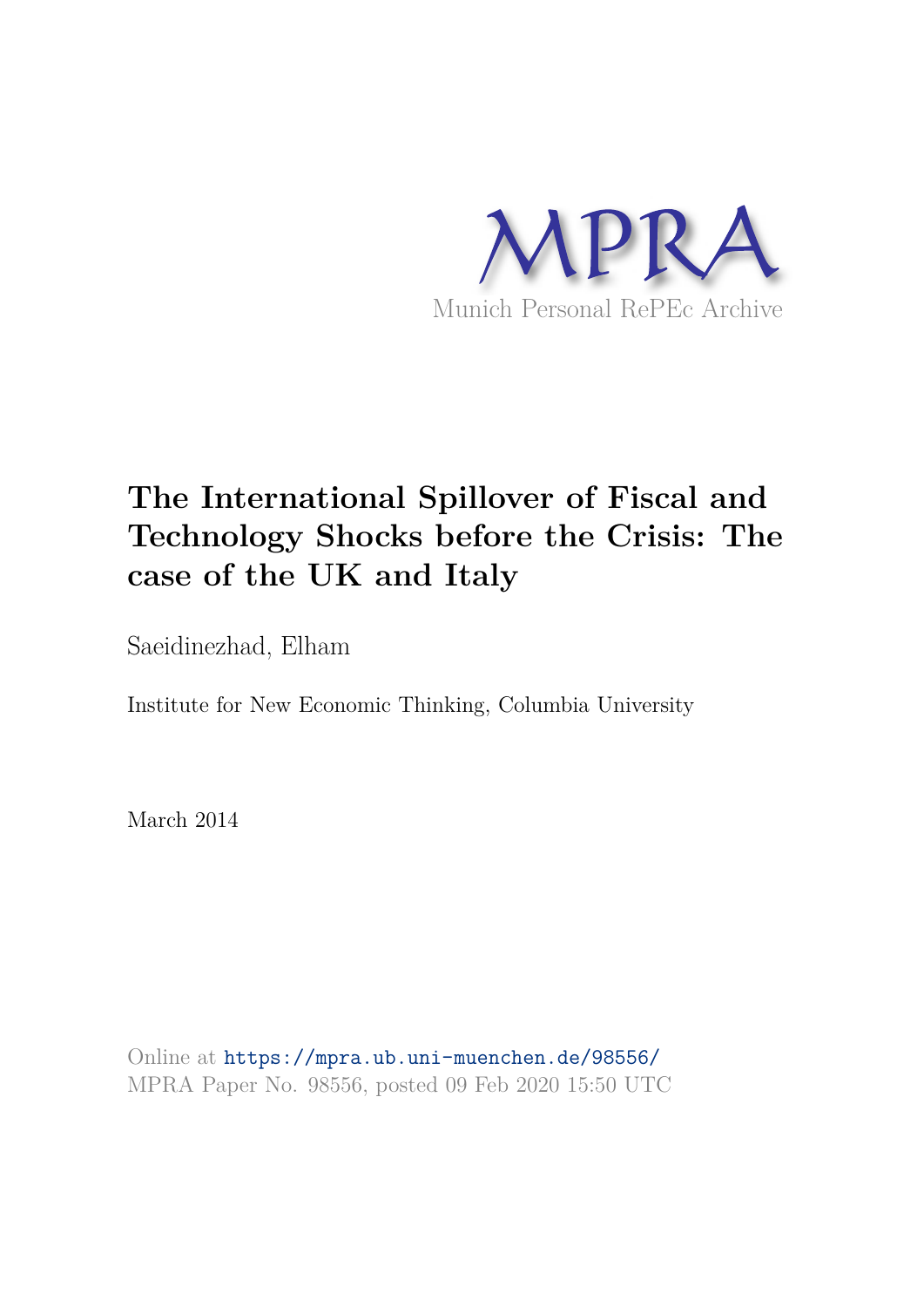# The International Spillover of Fiscal and Technology Shocks before the Crisis: The case of UK and Italy

Elham Saeidinezhad Institute for New Economic Thinking, 300 Park Avenue South, New York, NY 10010, United States

#### Abstract

In this paper we attempt to shed new light on the dynamic impacts of government spending and technology shocks on the real exchange rate for the Euro area. The main idea under this identification scheme is to let the data speak about the behaviour of the interested variables. Moreover, this paper investigates the impacts of fiscal policy and technology shock jointly in contrast to most of the literature which just focuses on one shock only. Our investigation suggest that the real exchange rate appreciates (falls) following an expansionary fiscal shock. It appreciates in response to a positive technology shock as well however after an on impact depreciation (increase) which lasts for 8 quarters.

## 1 Introduction

What is the behaviour of the real exchange rate following fiscal policies and technology shocks? It is crucial to have a clear-cut answer to the main question in this paper to understand the mechanism behind the exchange rate fluctuations. Real exchange rate<sup>1</sup> across OECD countries show significant and systematic inconsistencies from standard theories. For instance, during 1980's, in the late 1990s and also more recently in 2002 significant deviation in the United States producer-price based real exchange rate occurred<sup>2</sup>.

Overall, the existing evidence appears to fail satisfying the predictions of both Mundell-Fleming type and intertemporal business cycle models under standard calibrations. According to benchmark theories, relative prices of domestic goods goes up following an expansionary government expenditure shocks. This happens since these shocks lead to the higher total demand for domestic goods. On the other hand, productivity gains<sup>3</sup> bring on lower relative prices as a result of higher supply of domestic goods.

<sup>1</sup>Both the real exchange rate or the terms of trade are the measure of the international relative prices.

<sup>2</sup>Andrew Atkeson and Ariel Burstein(2008), for instance, show that during 1980's in the United States, manufactured goods prices changed by approximately 40 percent compared to a weighted average of the prices of manufactured goods made in the US chief trading partners.

<sup>3</sup>We consider productivity gains as "technology shock".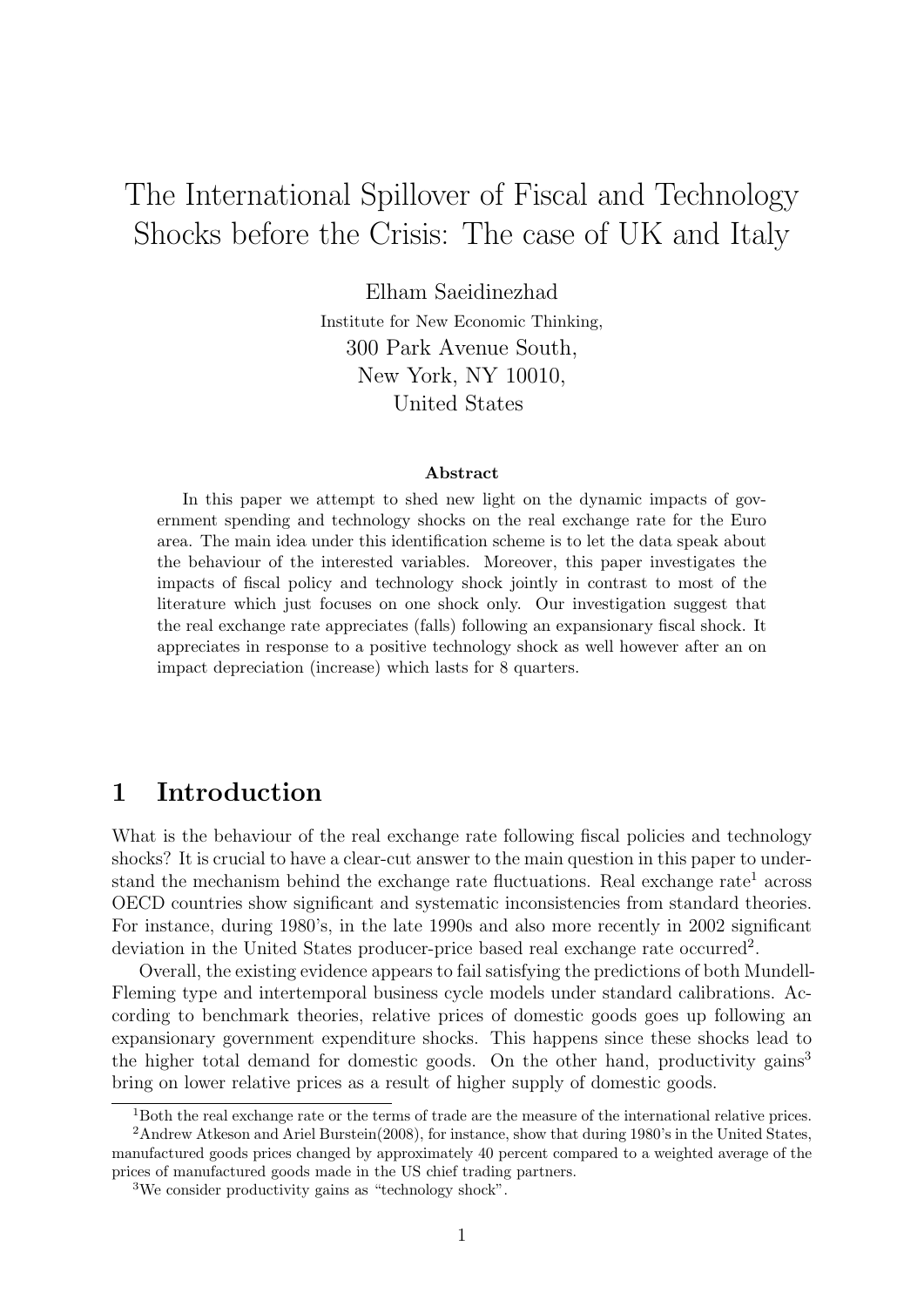Economists recently provide numerical estimates of the effects of an expansionary government expenditure on exchange rate and other main economic indicators mainly for the Unites States. These estimates are pivotal for policy making since they throw some light on determining the appropriate size and timing of countercyclical fiscal policy measures. Nonetheless, the empirical investigations on this central issue seem to deliver conflicting answers up to this time. Furthermore, most studies related to the impact of fiscal policy as well as technology shock on exchange rate are done for the U.S. and Euro Area seems to be neglected in this regard.

Agreeing with the textbook theories, an expansionary fiscal policy should worsen the current account and consequently appreciates the real exchange rate. The main empirical finding which shows this impact is on the United States during the first half of the 1980s and in the 2000s while the U.S was experiencing twin deficits. In contrast, more recent empirical studies such as those of Kim and Roubini (2008), Monacelli and Perotti (2006), and Ravn et al.(2007), among others, show that government spending depreciates the real exchange rate.<sup>4</sup> Following the productivity gains, as well, the direction and the size of the responses of main economic indices such as hours worked, employment and exchange rate are controversial.<sup>5</sup>

These controversies seem to root in the Real Business Cycle (RBC) model. As presented in the seminal paper by Kydland and Prescott (1982), the main assumptions of the DSGE models which are based on RBC theory, is that prices are flexible and firms are optimizing agents. In the standard RBC framework, theretofore, technology shocks changes demand for labour and raise both per capita hours worked and output and consequently lowers the relative price of domestic goods. When confronted with the data, these predictions have found little support. For example, recent empirical investigation by Corsetti et al. (2008b), Kim and Lee (2008), and Enders and Muller (2009) find that real exchange rates appreciate following a technology shock, captured by the terms of trade or the relative price of consumption across countries.

The objective of this paper is to re-investigate the dynamic behaviour of exchange rate using a new identification approach proposed by Enders et al.  $(2011)^6$  to identify fiscal shocks and productivity gains simultaneously within an estimated VAR model. Crucially, they employ quantitative general equilibrium model in order to determine the sign and also the time horizons of the identification restrictions.<sup>7</sup> The plausibility of these identification assumptions is largely related to the theoretical framework that one has chosen. Having said that, employing a fully specified DSGE model lead to choose both the sign restrictions and the periods that we have to impose those restrictions. While the model is richly identified and endures robust predictions of the reaction of several key variables, it leaves exchange rate behavior unrestricted following an expansionary government ex-

<sup>4</sup>Studies about the effects of fiscal shocks on the real exchange rate for Australia, Canada, the U.K. and the U.S. gives somewhat mixed results, see, for example, Corsetti and Muller (2006) or Monacelli and Perotti (2008).

<sup>&</sup>lt;sup>5</sup>Regarding technology shocks, proof for an appreciation is built in for U.S. data. Corsetti et al. (2008b) find an appreciation in Japan likewise. However Kim and Lee (2008) show a depreciation for the Euro area and Japan

 ${}^{6}$ Sign restriction approach is put forward initially by Uhlig (2005) and developed later in many respects; see e.g Uhlig and Mountford (2009) and Enders et all (2011).

<sup>&</sup>lt;sup>7</sup>Enders et al (2011) argue that this methodology is complementary to Corsetti et al. (2009a) study in which they use sign restrictions to identify demand and productivity gains in the manufacturing sector and investigate their impact on the real exchange rate. In their study, instead of employing a fully specified general equilibrium model, the authors exercise sector-specific data in order to achieve identification.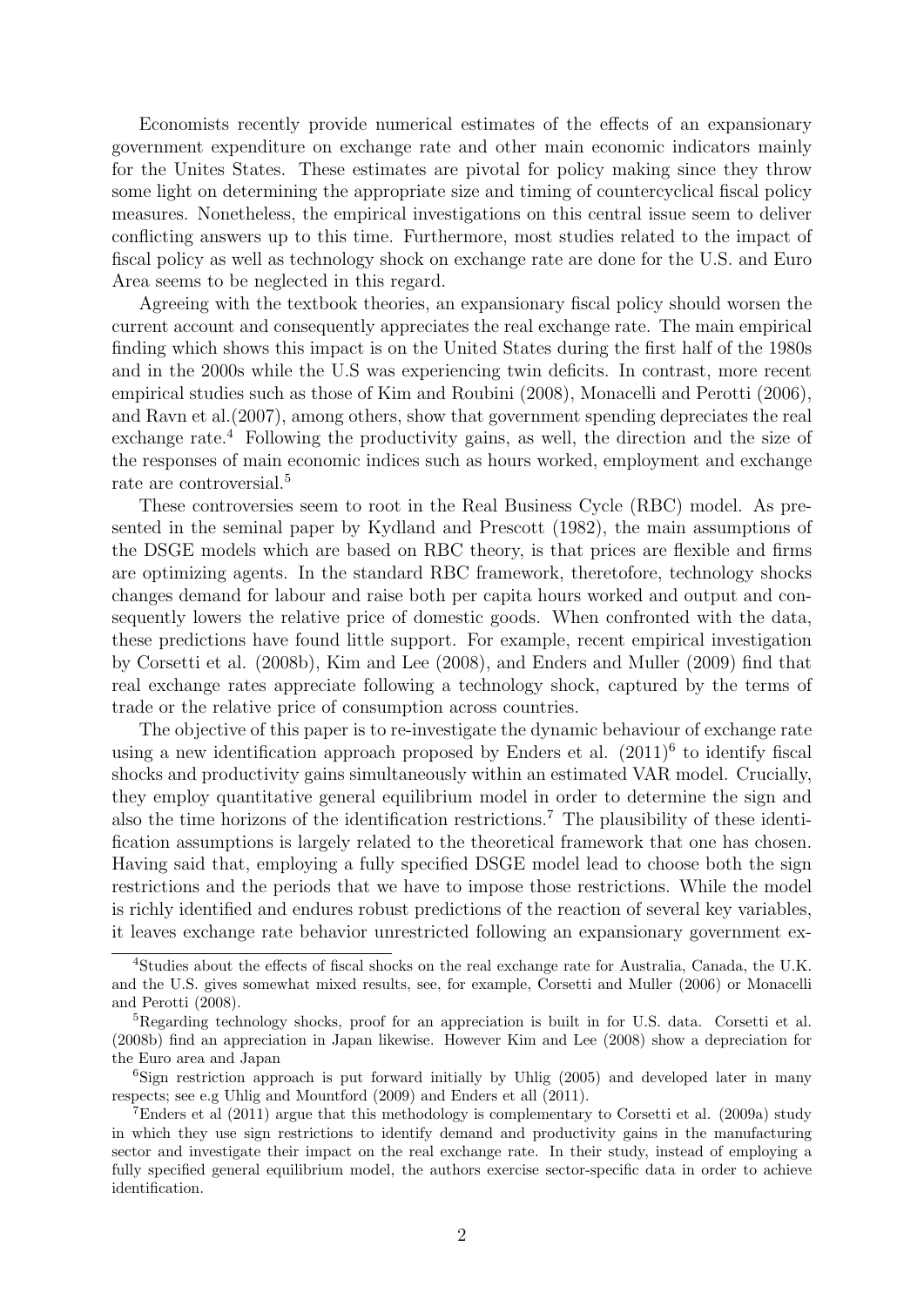penditure and productivity gain. Furthermore, we re-examine this controversy for the Euro Area since the impacts of these two shocks is less empirically investigated in the EU compared to the U.S.<sup>8</sup>

We estimate our VAR model on quarterly frequencies for the Euro Area relative to the US for post-Bretton-Woods period but before the current financial crisis. The model includes data for consumption, output, investment, government spending, government budget balance, inflation, the short term interest rate and exchange rate. Our results suggest that exchange rate appreciates (falls) after an expansionary fiscal policy in the EU. Following a positive technology shock, however, after an on impact depreciation (increase), exchange rate appreciates for the whole period. In overall, even though we use an identification approach which is not often used in the recent literature, our empirical findings are relatively align with the existing studies concerning the impacts of technology shocks and fiscal shocks on exchange rate. More importantly, it is in line with benchmark theories regarding to the impact of these two sets of shocks on exchange rate. It seems that the facts about the exchange rate dynamics that are widely used across different identification schemes are in particular appropriate to examine theories of the international transmission mechanism.

The remainder of this paper is organized as follows. In section 2 we review the literature. In Section 3 we show our identification scheme and explain a quantitative business cycle model from which we determine sign restrictions. In Section 4 we illustrate our VAR specification and results. Section 5 concludes.

## 2 Literature review

Most controversies in international macroeconomics concern the real exchange rate dynamics for its fluctuations are more significant and long-lasting relative to other real variables. However, most models are unable to explain the behaviour of exchange rate. Furthermore, international financial market assumed to be complete in most benchmark models even though there is a well-documented lack of a consumption risk-sharing across countries. As a means of clarifying this important aspect of the real exchange rate and the dynamics of cross-country consumption, macro-economists turn to apply new generation of models recognized as new open Economy macroeconomics (NOEM). These models extended the literature by taking into account nominal rigidities as a feature of asset market or alternative features.<sup>9</sup>

The real exchange rate is characterized as the ratio of price levels between two countries. Assuming that all prices<sup>10</sup> are sticky, economists can explain real exchange rate fluctuations, as shown by Benigno (2004). In models which assume markets are perfect, the real exchange rate is identical to the ratio of the marginal utility of consumption across countries. These models are subject to perform poorly, even when they allow for other nominal or real rigidities. One way to solve this issue is to presume that agents cannot have access to complete markets in order to secure their assets against countryspecific shocks. Chari, Kehoe, and McGrattan (2002) investigate the fluctuation and prolonged behavior of the real exchange rate by constructing a model with sticky prices.

<sup>8</sup>This is indeed a clear-cut difference of this paper with the very similar studies by Corsetti et al. (2009a) and Enders et al. (2011).

<sup>9</sup>Some examples include Benigno (2009), Lane (2001) and Obstfeld and Rogoff (2000).

<sup>&</sup>lt;sup>10</sup>Including domestically produced as well as imported goods.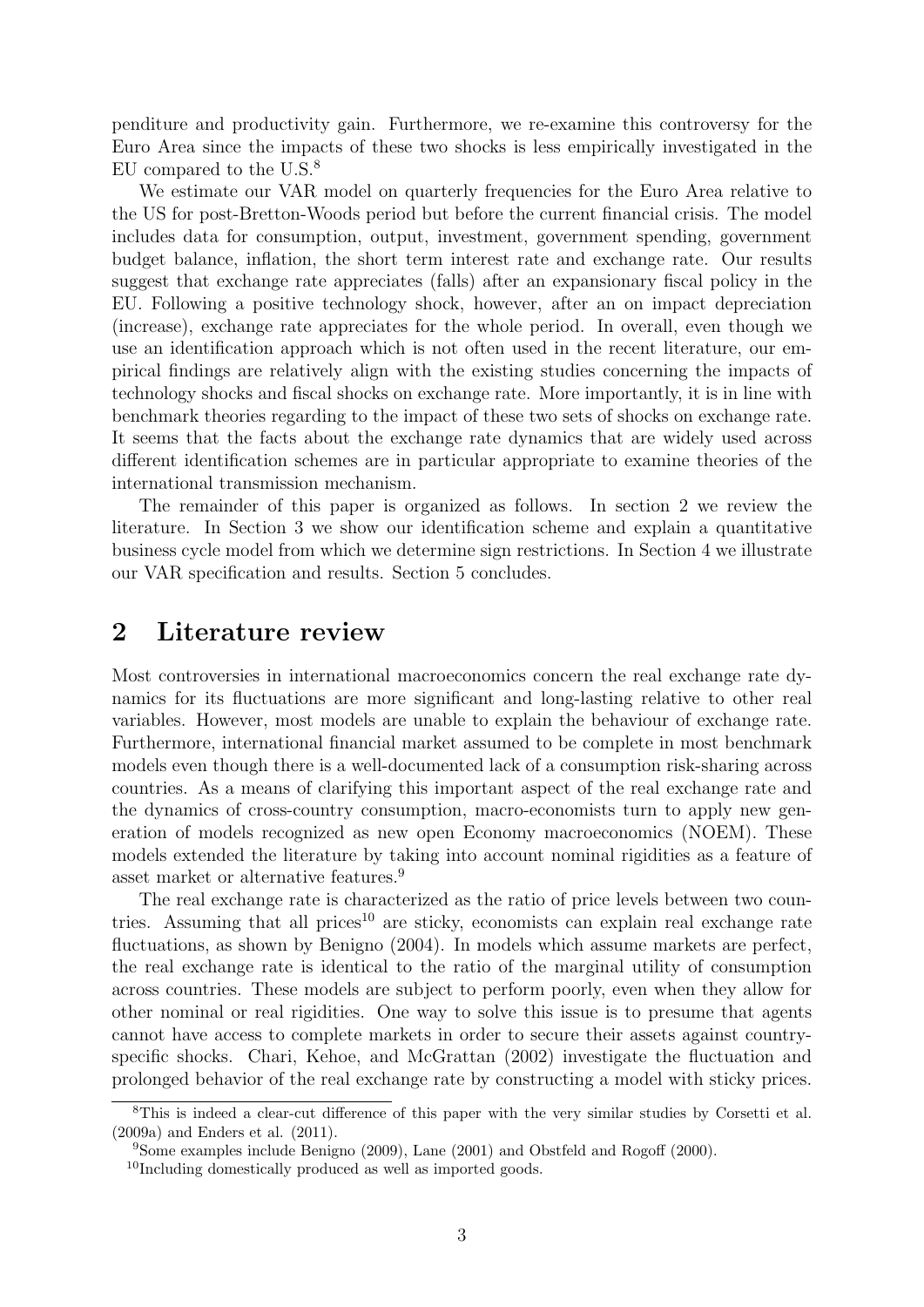Their finding suggest that monetary shocks and nominal anomalies account largely for real exchange rate volatility.

This view, however, has been challenged by studies which emphasize the significant role of fiscal shocks in explaining the fluctuations of exchange rates. Taking the empirical perspective, the impacts of fiscal shocks on real economic variables, have been characterized in different models with forward-looking agents and finite horizons. In particular, Frenkel and Razin (1986) focus on the impacts of tax cuts on the world interest rates, consumption as well as the current account in a two country economy model. Daniel (1993a,b), for instance, investigates the consequence of tax cut in a country in which the time of a future tax increase to balance the budget is unknown. Kawai and Maccini (1995) study the impacts of fiscal deficits on a small open economy when there is a floating exchange rates regime. Governments sell bonds in order to finance its fiscal deficit and is predicted to be financed in the future by either seignorage or tax increases or other combination of these two.

Canzoneri et al. (2001b) argue that it is essential to have strict fiscal discipline in common currency areas where national governments enjoy less autonomy in following their goals. They differentiate between Ricardian and non-Ricardian regimes. In the first one, the nominal anchor is determined by monetary policy and moreover the exchange rate is defined by the standard theories. In non-Ricardian regime, however, fiscal policy is being used as the nominal anchor and appoints the exchange rate.

Looking further in the literature, one can see that even though closed-economy RBC models<sup>11</sup> have been successful to some extant in explaining the U.S. macroeconomic data, open-economy versions of these models that have integrated international relationships<sup>12</sup> have been less productive in replicating basic determinents of macroeconomic time series. The closed-economy versions come from the fact that countries play a role in international markets. However they dismiss the evidence that open economies have the privilege of sharing nation-specific volatilities with other economies through the exchange of goods and financial assets.

For instance, the extension of the Kydland-Prescott model to a two-country framework by Backus et al.(1994) lead to a riskier investment than is shown in the industrialized countries. Open-economy models, as well, lead to mixed results in replicating main characteristics of international data. Countries which participate in international trade can affect their economies' behavior by shattering the tie between its production and its spending on consumption and investment. This allows an economy to experience smoother consumption during the time compared to a closed economy. They also have larger response of investment to movements in expected rates of return. This is why models which are featured by shocks to technology show<sup>13</sup> larger changes in relative prices in open-economy models relative to the corresponding closed-economy versions. This also clarifies why technology shocks induce significant movements in the balance of trade and exchange rate in those models. Yet, previous models comes from the fact that nearly half of a country's output is made of non-traded goods. This evidence is possibly an important missing factor of existing RBC since it helps reconstruct the link between a country's output and its spending. As a result of all these controversies in the literature, this paper aims to study the implications of fiscal policy in the determination of the real

<sup>&</sup>lt;sup>11</sup>See Kydland, F., E. and Prescott, E., C.,  $(1982)$  and Prescott,  $(1986)$ .

<sup>12</sup>See Enrique G. Mendoza, (1991); David K. Backus et al., (1992); Marianne Baxter and Mario J. Crucini, (1993) for more details.

<sup>&</sup>lt;sup>13</sup>Here the assumption is that technology shocks create changes in the expected return to investment.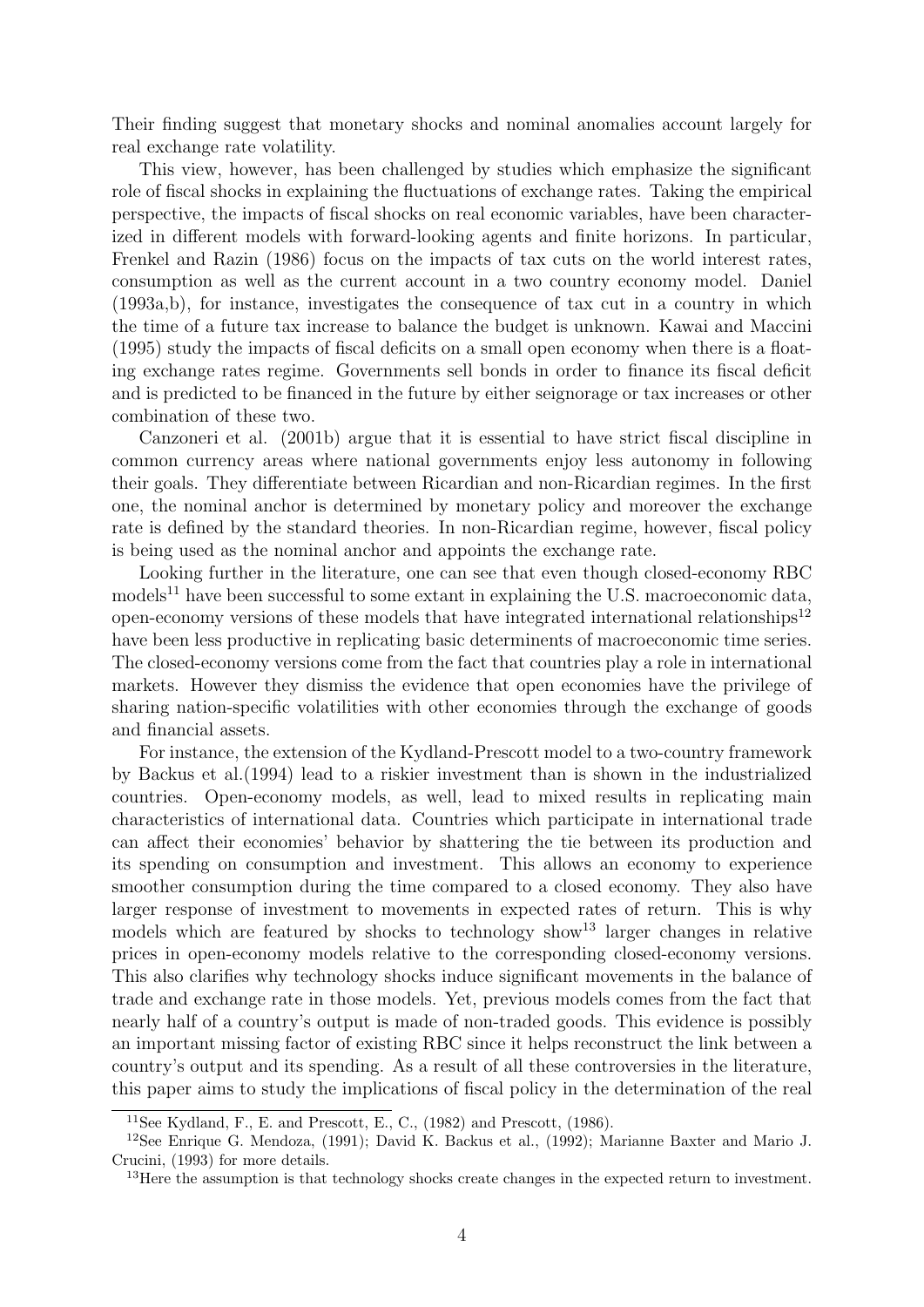exchange together the impacts of technology shock on this key economic variable.

## 3 Identifying government expenditure and technology shocks

## 3.1 Sign restrictions

Several studies concerning to the study of macroeconomic shocks turn to employ VAR in order to identify those shocks empirically. The identification in their model is either based on long-run or short-run restrictions. Howeverin this paper, we use an alternative technique of identification since the standard schemes tend to produce results which are in conflict with the prediction of the RBC models.

Estimation of the reduced-form VAR  $^{14}$ widely agreed in the literature<sup>15</sup>:

$$
Y_t = \Phi_1 Y_{t-1} + \Phi_2 Y_{t-2} + \dots + \Phi_p Y_{t-p} + \epsilon_t \tag{1}
$$

$$
= \Theta(L)Y_t + \epsilon_t \tag{2}
$$

where  $Y_t$  is a  $n \times 1$  vector of data at time t,  $\Theta(L)$  is a polynomial in the lag operator L of order p and  $\epsilon_t$  is the reduced form one-step ahead prediction error. Identification of economically meaningful shocks requires a sufficient number of restriction on the underlying structural model. Let  $u_t = A^{-1} \epsilon_t$  is a  $n \times 1$  vector of independent structural shocks such that:

$$
E(uu') = \Sigma_u = I_n
$$

where  $I_n$  is an identity matrix of order n and A is an  $n \times n$  matrix. Identification of  $u_t$  requires the researcher to impose  $n(n-1)/2$  restrictions on matrix A. In the VAR literature this was done by a recursive ordering of variables:

$$
\begin{array}{rcl}\n\Sigma_{\epsilon} & = & E(\epsilon_t, \epsilon'_t) \\
& = & AA'\n\end{array} \tag{3}
$$

where A is the Cholesky factor of  $\Sigma_{\epsilon}$ .<sup>16</sup>

Instead of imposing a priori restriction to matrix  $A$ , in line with Uhlig (2005) and Mountford et al. (2009), we achieve the identification of the VAR model by applying sign restrictions on the impulse responses of a group of variables for a certain period  $k = k_1, ..., k_n$  after the shock.It is shown in their paper that any impulse vector  $a \subseteq R^n$ can be restored if there exists an  $n$ -dimensional vector q of unit length such that that  $a = \tilde{A}q$  where  $\Sigma_{\epsilon} = AA' = \tilde{A}\tilde{A}'$ , and  $\tilde{A}$  is the lower triangular Cholesky factor of the covariates matrix,  $\Sigma_{\epsilon}$ . Note that  $A = AQ$  where Q is an  $n \times n$  orthogonal matrix.

As we are going to show later, we developed our sign restrictions using real business cycle model. Assume that  $n$  is the number of structural shocks that we are going to

<sup>&</sup>lt;sup>14</sup>Here, we have used a Bayesian procedure, following almost all the literature which produce error bands for impulse responses, For further details relevant to this paper, see appendix B in Uhlig (2005)

<sup>15</sup>We do not use a constant as well as a trend term here in line with practically the entire literature. They are easily included, see the appendix in Uhlig (1994) for details.

<sup>&</sup>lt;sup>16</sup>Recursive identification impose short-run restriction based on ad-hoc ordering. This method was used by Sims (1986). Blanchard and Sims (1986) also achieved identification by imposing short-run restrictions. Alternatively, Blachard and Quah (1989) identified structural shocks by imposing  $n(n-1)/2$ long-run restrictions on  $C(1) = [I - \Phi(1)]^{-1}$ .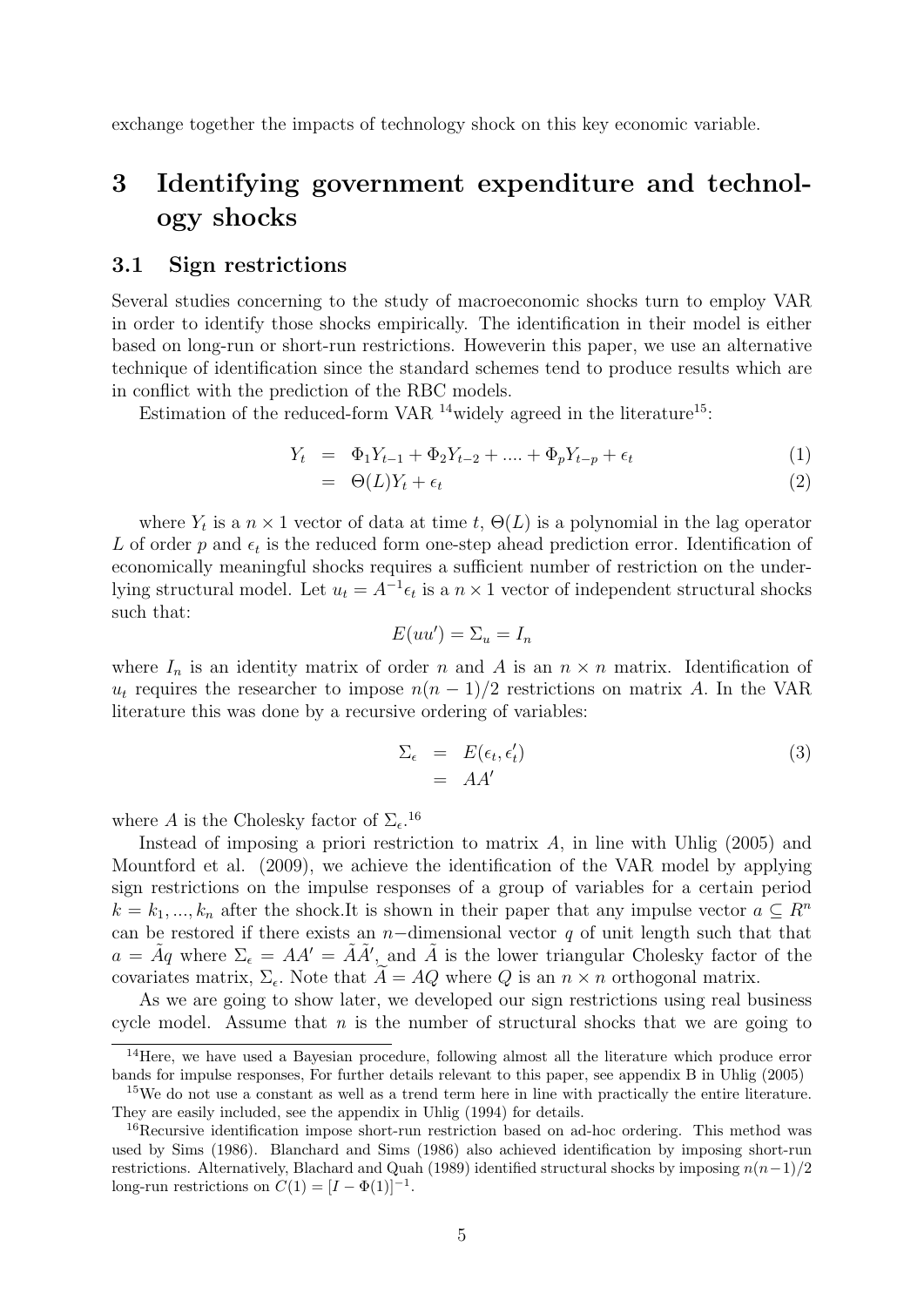identify. Uhlig (2005) and Uhlig and Mountford (2009) show that identifying n shocks is similar to identifying a rank  $n$  impulse response matrix. This is a sub-matrix of matrix A if and only if  $AA' = \Sigma'$ . Impulse responses can therefore be written as:

$$
[a^{(1)}, ..., a^{(n)}] = \hat{A}Q \tag{4}
$$

 $\hat{A}$  is the lower triangular Cholesky factor of  $\Sigma'$ . Q is equal to  $[q^1, ..., q^n]$  which is an  $n \times \zeta$  matrix made of orthonormal rows  $q^s$  such that  $QQ' = I_n$ .

We can show that the impulse responses can be written as linear combinations of impulse responses which are produced under Cholesky decomposition of  $\Sigma'$ . Assume that  $C_{ji}(k)$  is the impulse response of the *jth* variable at time period k to the *ith* shock in the cholesky decomposition of  $\Sigma'$ . Now let's define  $c_i(k) = \mathbb{R}'$  as the vector of response. Therefore the impulse response of  $r_a^{(s)}(k)$  to the impulse vector of  $a^{(s)}$  is given by

$$
r_a^{(s)}(k) = \sum_{i=1}^{\zeta} q_i^{(s)} c_i(k)
$$
 (5)

The restrictions that we use in order to obtain the identification for shock s are  $(r_a^{(s)}(k))_j \geq 0$  if  $j\epsilon\zeta_+$  and  $(r_a^{(s)}(k))_j \leq 0$  if  $j\epsilon\zeta_-$  for some subsets of the variables  $\zeta_$ and  $\zeta_{+}$ . We employ Bayesian approach for the actual estimation of our model.<sup>17</sup> To see what we did in a glance, we take a draw from normal-wishart posterior for  $(\beta, \Sigma)$  and make a standard normal matrix called M. Afterwards, we construct orthonormal matrix Q applying  $QR$  decomposition of matrix M while we have to make sure that  $QQ' = I$ and also  $QR = M$ . Finally in this part we make matrix  $\alpha$  to calculate impulse responses.

In this identification scheme orthogonal structural shocks could lead to tight identifying sign restrictions in the way that lots of draws from the Normal-Wishart posterior for the VAR parameters  $(\beta, \Sigma)$  are not accepted since they do not allow any impulse matrices that fits the sign restrictions. As a result, many draws receive zero prior weight, even if only few of the restrictions are mildly not met. This issue becomes more problematic if the number of orthogonal shocks as well as the number of variables included in the VAR model increases. To find a solution for this complication, we let for small deviations  $\varepsilon$ from the sign restrictions.<sup>18</sup>

## 3.2 Business cycle model

Here we go through the business cycle model from which we draw our sign restrictions. The model we are using here is widely used in this literature and it features two-country specific model in which some frictions exist.<sup>19</sup> We employ Gali(1999) model in which there is some degree of sticky prices that will alter the transmission of real shocks. Additionally, one of the assumptions is that each country is specialized in producing a particular type of good. Consumers, on the other hand, in both countries consume both goods however in different extent. Moreover, the extension of their consumption in each country will determine relative prices which consequently derives real exchange rate fluctuations. We

 $17$ Specifically, we apply a flat Normal-Wishart prior (see Uhlig (1994) for a detailed discussion of the properties), while the numerical implementation follows Rubio-Ramirez et al. (2005)

<sup>&</sup>lt;sup>18</sup>For more detailed use of literature see Enders et al.  $(2011)$ 

 $19$ See, e.g., Chari et al. (2002) and Kollmann (2002)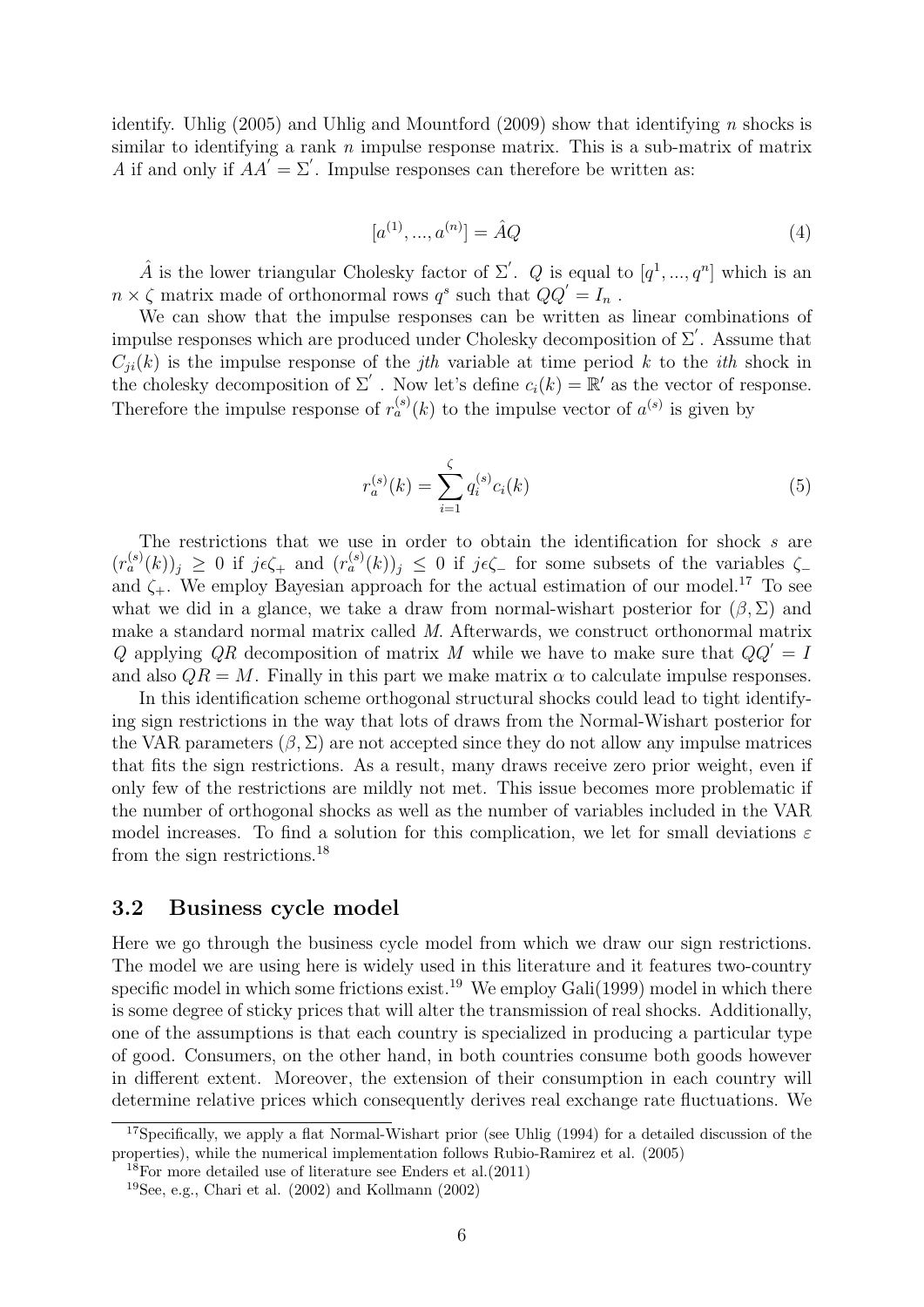followed Engel (1999), Chari et al. (2002) and Enders et al. (2011) and did not take non-traded goods into account for the US.

Before describing our sign restrictions we briefly explain the structure of the model. The world consists of two different countries called "home" and "foreign" country.

#### 3.2.1 Households

In each country the representative household allocate some of its resources to consume some goods and also supply labour. There is also an endogenous discount factor in this model which means that leisure and consumption is higher than its steady state if thee discount factor is higher. Labour and capital are not mobile internationally. Household in each country rent the capital they own to intermediate firm. It is also costly to adjust the level of investment. The law of motion for capital is given by

$$
k_{it+1} = (1 - \sigma)k_{it} + [1 - \Psi(I_{it}/I_{it-1})]I_{it}
$$
\n(6)

Where  $\sigma$  denotes the depreciation rate. Across countries, trade is in the form of bonds denominated in the currency of each country. Each representative household in each country has a budget constraint. Also in each country consumers maximize their preference function subject to law of motion of capital, their budget constraint as well as a non-ponzi scheme condition.

#### 3.2.2 Final good firms

We assume that investment and consumption are composite goods that households buy from final good firms. These firms are in perfect competition market and purchase their inputs from monopolistic competitive firms. One of the other important assumptions here is that we assume that the law of one price holds for the firms and therefore we have:

$$
P_{It}^B(j) = S_t P_{2t}^B(j); P_{1t}^A(j) = S_t P_{2t}^A(j)
$$
\n<sup>(7)</sup>

let  $A_{it}(j)$  and  $B_{it}(j)$  denote the amount of good j which respectively is made in country 1 and 2 and used in country i to assemble the relevant final goods. These are produced under a technology level which depends on the elasticity of substitution between foreign and home goods and the elasticity of substitution between goods manufactured within the same country. It also depends on the home bias in the composition of final goods.

The problem of this firm is to minimize expenditures in combining intermediate goods subject to the technology that it is using. Furthermore, assuming that we are in the home country, we define the real exchange rate as follows:

$$
RX_t = S_t P_{2t} / P_{1t} \tag{8}
$$

therefore an increase corresponds to a depreciation. <sup>20</sup>

<sup>&</sup>lt;sup>20</sup>The terms of trade are defined as the price of imports relative to the price of exports:  $P_{it}^B/P_{it}^A$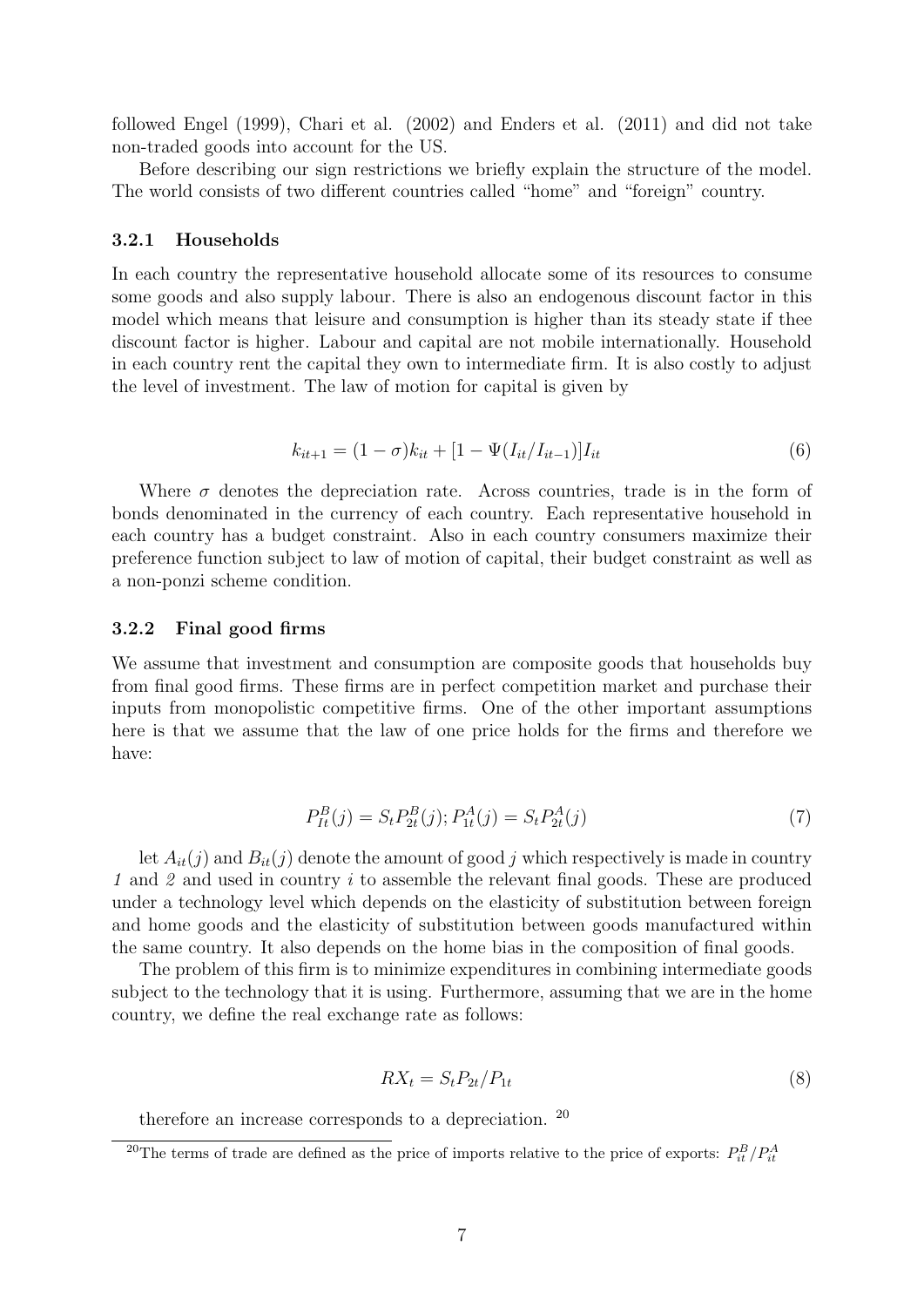#### 3.2.3 Fiscal Policy

For fiscal policy we assume that government spending consists of the basket of intermediate goods. More importantly we assume that government goods are made with the same technology that final good firms uses except that merely goods which are manufactured domestically enter the consumption bundle of the government. This evidence is put forward by Corsetti and Muller (2006). They argue that the import goods as part of government expenditure is in general less than half the import content in private spending. Government consumption evolves as follows:

$$
G_{it} = (i - \rho_g)G_i + \rho_g G_{it}^1 + \varphi_y (Y_{it} - Y_i) - \varphi_d (D_{it} - D_i) + \varepsilon_{it}^g
$$
\n(9)

letters without time subscript refer to steady-state values;  $\rho_q$  shows persistence and  $\varphi_y$ and  $\varphi_d$  demonstrate the extent in which government expenditure reacts to the deviation of output and debt from their steady-state values.  $\varepsilon_{it}^g$ , is an i.i.d. shock to current government spending, which may have been robustly predicted  $n$  periods in advance because, say, of institutional features of the legislative process. We also assume that tax rates adjust to the level of debts. The government budget constrain in country  $i$  is as follows:

$$
D_{it} + P_{it}^{G} G_{it} = \tau_{it}(W_{it} H_{it} + R_{k}^{it} K_{it} + \Upsilon_{it}) + D_{it} + R_{it}^{-1}
$$
\n(10)

 $P_{it}^G$  is the price index of government consumption.

#### 3.3 Generating sign restrictions

Since our VAR model is estimated on time series data for the European Union relative to the U.S, we mainly focus on evidence for the European Union.

In this paper we try to derive plausible sign restrictions which meets the parametrization of all kind of standard models through the following procedure. First we assume that confidence intervals are specified and we have uniform and independent distribution. Afterwards, we draw a entire of 100,000 realizations of the parameter vector. We have to then calculate impulse responses to a government expenditure and a productivity gain for each realization. In addition, we compute confidence bounds including 99 percent of the impulse responses and eventually discover which variables react unambiguously no matter positively or negatively after an specific shock for a k periods following that shock. We follow Enders et al.(2011) in this paper who argue that "Computing the impulse responses for a large number of realizations of the parameter vector ensures the robustness of our sign restrictions. Assuming a uniform distribution over the specified interval, we consider the entire range of parameter values, while dismissing all values outside the interval as implausible on a priori grounds. In order to dismiss very unlikely implications of realizations of the parameter vector, we consider 99 percent coverage bands."

We employ range of parameter values in order to simulate the model in hand.<sup>21</sup>

 $^{21}$ For detailed explanation of how to compute these parameter values, see Enders et al.(2011) paper. In their seminal paper they explain how they determine sign restrictions from model responses to positive technology innovation and fiscal expansions under various parameterizations in detail. Table 1 in their paper summarizes the whole procedure of parametrization.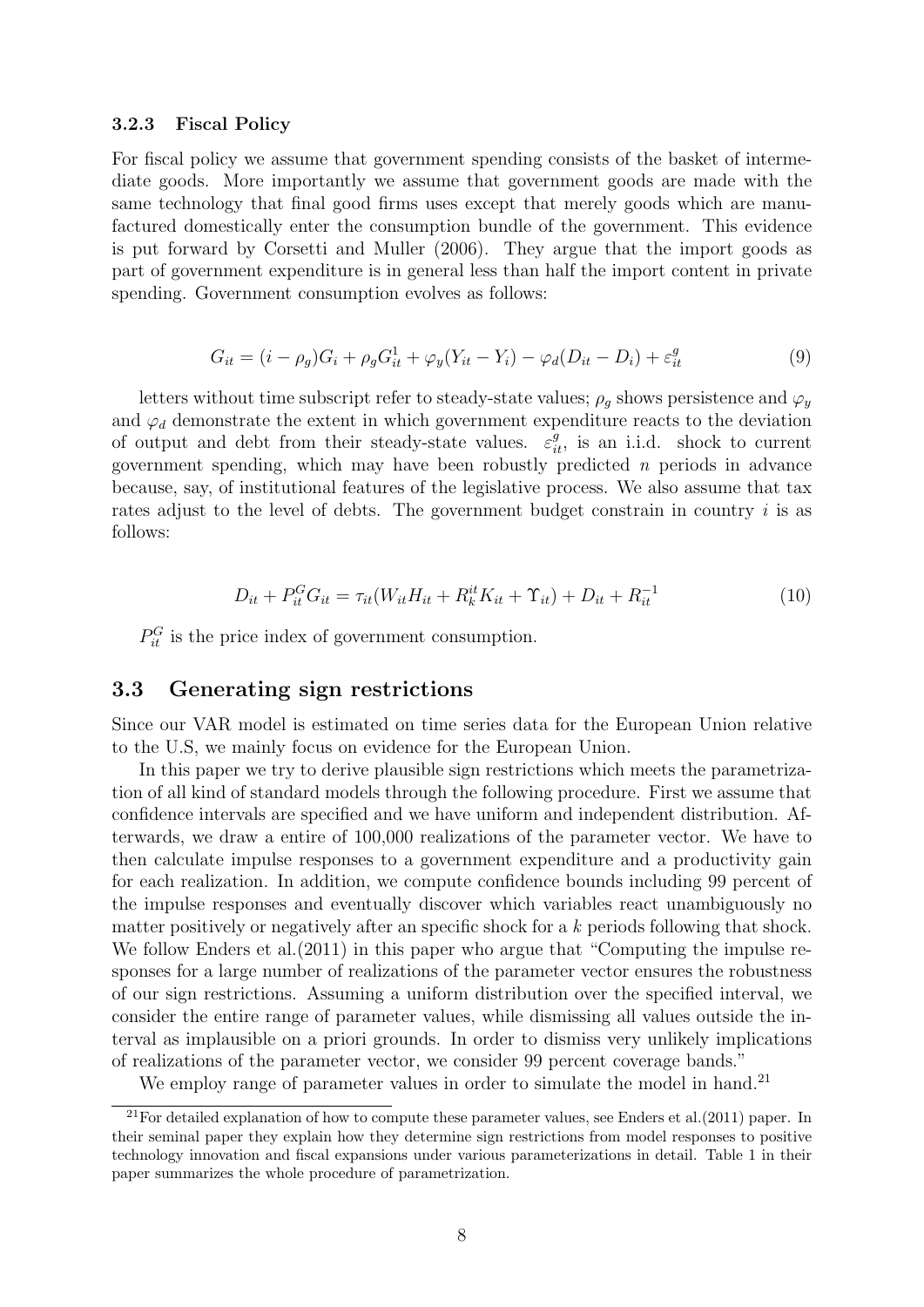## 4 New evidence on the behavior of Euro Area real exchange rates

## 4.1 Data and baseline specification

We estimate the VAR model (1) on time series data for the Euro Area relative to the U.S. We include a constant and 4 lags of endogenous variables in the VAR model. The vector of endogenous variables consists of, in logs and real terms, private consumption, GDP, private investment, government spending as well as the primary budget balance scaled by GDP, inflation (measured using the GDP deflator), the nominal short-term interest rate and the log of the real exchange rate. Data for real output, private consumption, government spending, the GDP deflator, and private fixed investment are taken from the OECD Economic Outlook database. Government spending consists of government spending on goods and services (government consumption), however it does not include investment and transfers.<sup>22</sup> The data ranges from  $1975Q1$  to  $2007Q4$ . We dismiss the first two troublesome years after the collapse of the Bretton-Woods system.<sup>23</sup>

For all the variables we used the data for Euro Area relative to the U.S. However exchange rate is an exception.<sup>24</sup>

We use our baseline specification and identify a shock in government spending together with productivity gains while the backbone of our identification procedure is the sign restrictions summarized in Table 1.

| Variables     | Government Spending | <b>Technology Shock</b> |
|---------------|---------------------|-------------------------|
| Consumption   | unrestricted        | $+8$                    |
| Output        | $+2$                | $+8$                    |
| Investment    | $-4$                | $+4$                    |
| Gov.Spending  | $+4$                | unrestricted            |
| Gov.Budget    | $-4$                | $+0$                    |
| Interest Rate | $+4$                | $-4$                    |
| Inflation     | $+0$                | $-0$                    |
| Exchange Rate | Unrestricted        | unrestricted            |

Table 1: Expansionary Innovations in Euro Area

<sup>&</sup>lt;sup>22</sup>Additionally, we use the same source of data to achieve the short-term interest rate, the government balance (measured in percent of GDP), exports of goods and services (value, local currency), imports of goods and services (value, local currency), and GDP (market prices) for the U.S. Net exports, as a fraction of GDP, are computed on the basis of these series. For the Euro area we obtain several series from the ECB's AWM database. For more details of where to get relevant data, see Fagan et al.(2001) and Enders et al.(2011). We take the CPI-based real effective exchange rate for the U.S. from the Main Economic Indicators of the OECD.

<sup>&</sup>lt;sup>23</sup>Euro area growth rates consists of West-Germany for just before 1990Q4, and unified Germany from 1991Q1 afterwards.

<sup>&</sup>lt;sup>24</sup>We apply the short-term interest rate (STN), the deflator of exports of goods and services (XTD), the deflator of imports of goods and services (MTD), and the government primary surplus (GPN-YEN). In case OECD data is used, similar adjustments have been applied in constructing the AWM database. Weights are based on PPP adjusted values for the year 2000, as reported in the World Economic Outlook database (2007) of the IMF.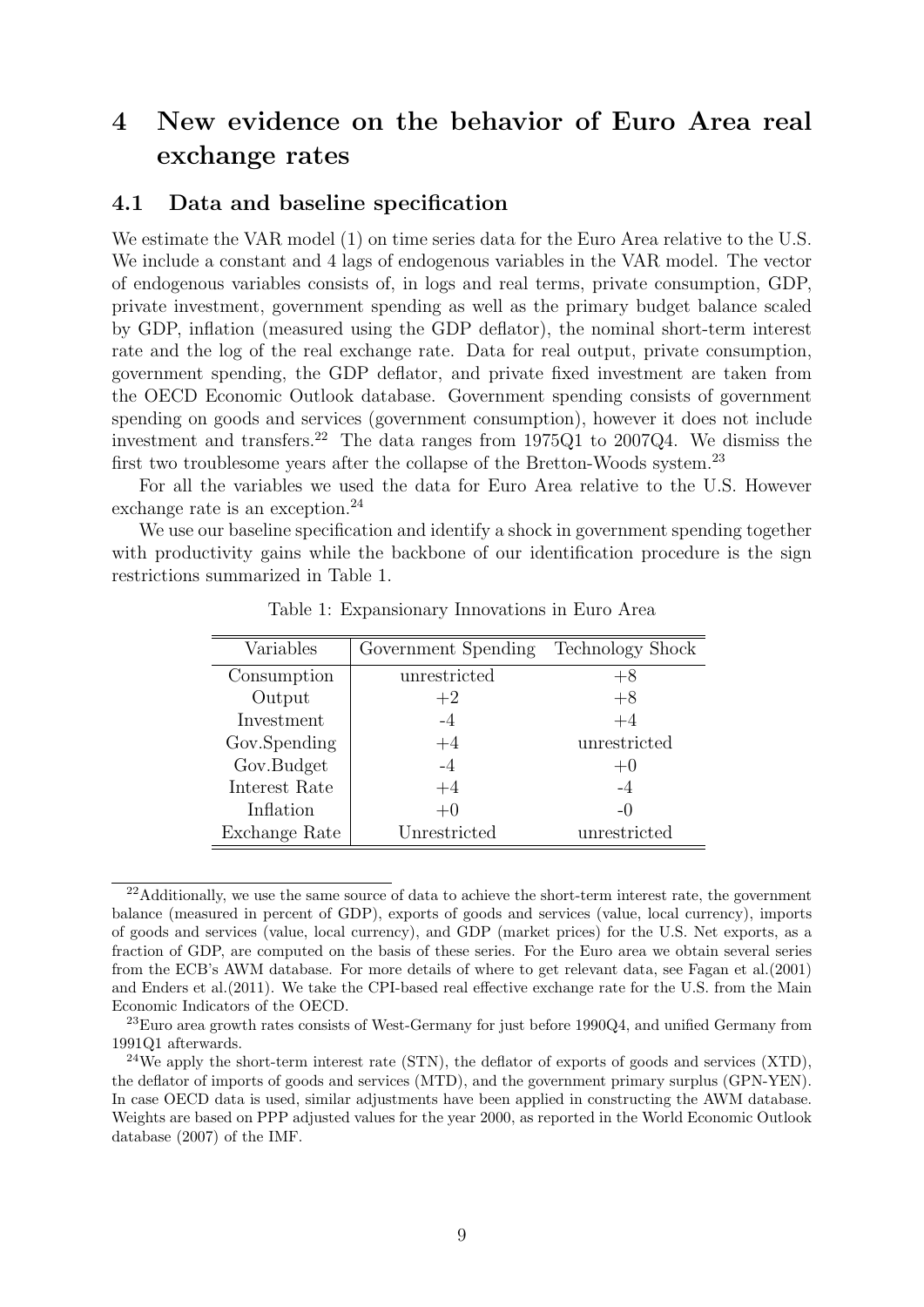## 4.2 Empirical results

Figs. 1 to 16 shows the impulse responses to the shocks in government spending and technology given the estimated VAR model. We can see in all the figures the median and also the 16% and 84% quantiles of the posterior distribution of impulse responses. Crucially the results are considered as "significant" whenever both quantiles are either above or below zero at a specific point in time. The horizontal axis shows periods (in quarters) after each shock while the vertical axis, on the other hand, represents the percentage that the responses depart from its baseline values. We show the periods in which we impose sign restriction as shaded area in the figures.

Figures 1 to 8 shows the impulse responses of the variables in the model to an expansionary shock in government expenditure. The impulse responses of all variables display the response of relative variables to a domestic innovations <sup>25</sup> however the only exception is real exchange rate which shows the reaction of the domestic variable. Relative government expenditure increases persistently for almost 12 quarters. However it is likely to decrease in later periods. Enders et al. (2011) argue that this happens as a result of systematic cut in response to higher public debt. GDP rises for nearly three quarters on impact however it also falls afterwards. Succeeding the evidence reported by Perotti (2005) for a post-1980 data and also by Mountford and Uhlig (2009) and Enders et al.(2011) for the U.S, this paper shows a very temporary expansion in output as a result of government spending shocks this time for Euro Area. Indeed, GDP increases just for the period that its respond is restricted to be non-negative. In contrast to the case of US, however, GDP keeps falling for all the periods following a fiscal shock. The government budget deteriorates for at least 14 quarters. Private consumption, in the same manner, decreases for the most period of the study however after an initial rapid increase which lasts for 8 months. Gali et al. (2007) suggest that private consumption rises after an increase in government expenditure only if there is either a labor market friction or when the majority of individuals consume disposable rather than permanent income. Our results document that government spending crowds out private investment for the whole period and reduces inflation after it increases initially for roughly 5 quarters. Therefore, investment decline, while inflation rises slightly for 5 quarter and then declines. Interest rates, in turn, increase initially as long as they are restricted to respond non-negatively, but falls constantly thereafter. The reaction of real exchange rate after the shock is that it appreciates ( falls) continually. The size of these exchange rate dynamics, however, is not considerable. Under standard assumptions, exchange rate appreciates following an expansionary government spending in business cycle models as well as textbook modifications of the Mundell-Fleming model. As discussed in methodology section, we do not restrict exchange rate impulse responses and as a result, we find interesting evidences: align with standard models of exchange rate behavior, an expansionary government spending appreciates (decreases) the real exchange rate. Furthermore, this finding is in contrast with the number of studies which investigate the same issue using different identification schemes. Blanchard and Perotti (2002) identify their model assuming that government spending is predetermined. Kim and Roubini (2008) as well as Monacelli and Perotti (2006) analyze U.S. data and Australia, the U.S., the U.K and Canada respectively. They find evidence that government spending shocks depreciate the real exchange rate. Canada, however,

 $25$ This means that variables are the difference between the reaction of a domestic variable (here European Union) and its foreign partner (United States). We used relative variables in this paper since we focus on the behavior of the real exchange rate, which is defined by these relative variables.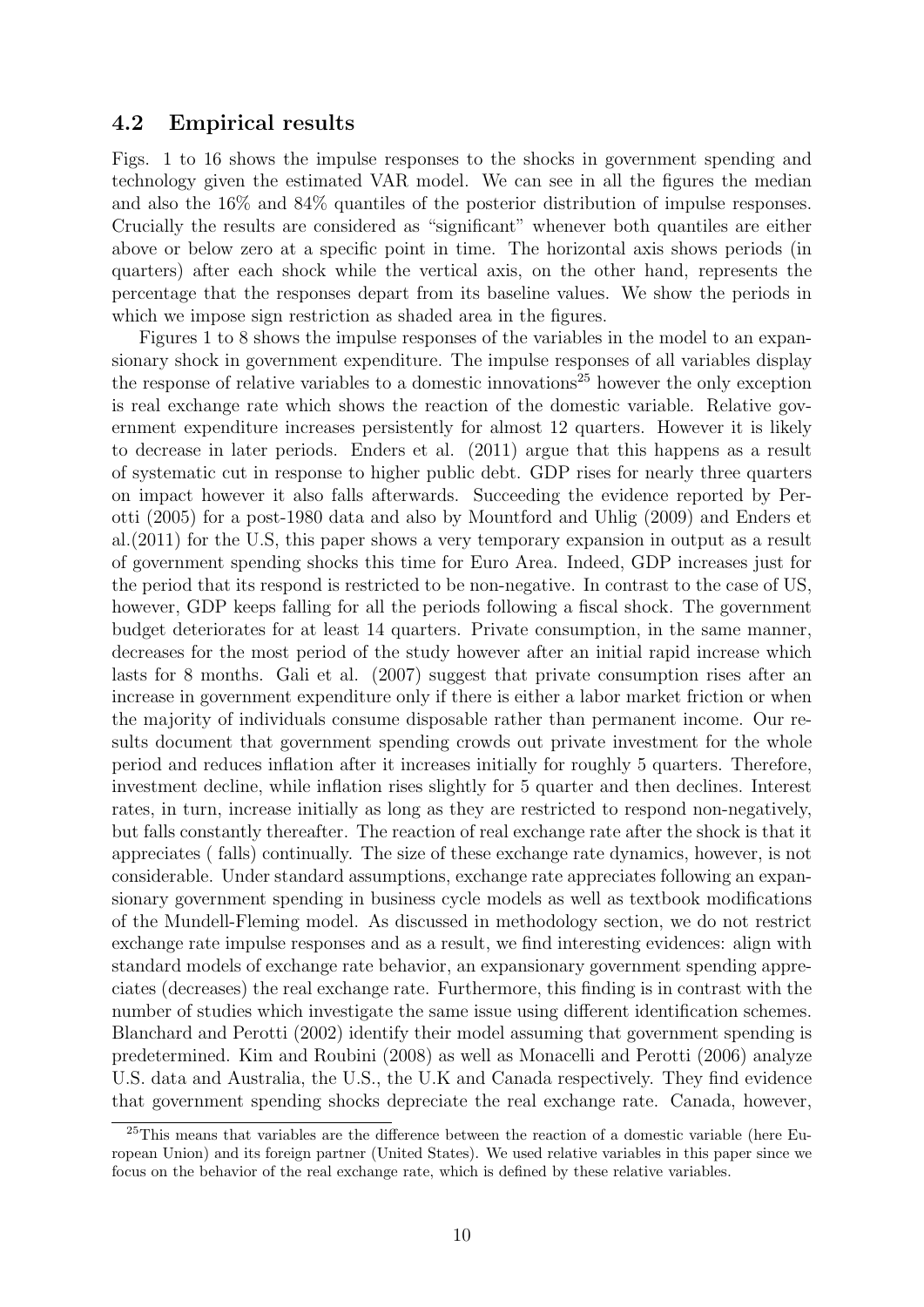was an exception<sup>26</sup>.

Figs 9-16 reveals how our variables reacts to a technology shock, i.e., productivity gain. Government spending decreases initially for nearly 6 quarters however rises for 20 quarters afterwards. The budget does not decrease on impact and indeed increases for the whole period. Enders et al. (2011) generate the same result for the US and argue that it is likely to be the byproduct of the fact that tax revenues are procyclical. The response of consumption is positive for the whole period. GDP increases for the intial 12 quarters howevers it falls sharply afterwards. Private investment responses increases for 16 quarters before its start to fall. Nominal interest rate, as the model imposes, falls for 6 quarters however it starts to increase afterwards for nearly 10 quarters before it starts to fall sharply again. Inflation after a technology shock follows the pattern of nominal interest rate.

Real exchange rate after a technology shock, similar to that of fiscal policy, appreciates (falls) for most of the periods however after an initial depreciation which lasts for 9 quarters. One of the exceptions of the standard collaboration of the RBC model is called the Balassa-Samuelson effect. The Balassa-Samuelson effect argues that exchange rate may appreciate following an improvement in the technology of the production of traded goods. This happens through the impact of these technology shocks on the price of nontraded goods. 0ur results, in line with Balassa-Samuelson effect, document that exchange rates appreciate (fall) considerably in most quarters after a productivity gain however after an on impact depreciation which lasts for 10 quarters. These movements of exchange rate, on the other hand, contrasts evidences obtained from the rest of the litrature which use long-run restrictions to identify technology shocks. The exchange rate medium-term movements in this paper shows that exchange rate depreciates (increases) just for the several initial quarters. Subsequently, the exchange rate falls beyond its steady-state level before the shock happens. The same medium-term patterns for the exchange rate is also confirmed in the study of Enders et al. (2011) for the US.

### 4.3 Our Results and further issues in the literature

This paper investigates the dynamic response of a series of euro area macroeconomic variables to fiscal policy and technology shocks employing structural VAR models. The similar studies for the euro area, however, mostly concentrate on monetary policy rather than fiscal policy. For instance, Peersman and Smets (2001) merely analyze monetary policy shocks, and Peersman and Straub (2004) estimate both monetary and technology shocks using model-based sign restrictions. In contrast to those papers, we identify fiscal policy shocks as well as technology shock simultaneously by imposing theoreticallyconsistent restrictions in line with Enders et al.(2011).

The identification of impulse responses that built on structural VAR models aims not just at calculating the properties of the data. It also tends to determine the set of shocks that should be integrated in dynamic general equilibrium models. A controversial debate in the literature is to understand the impacts of positive technology shocks on

 $^{26}$ Beetsma et al. (2008) employed a methogology suggested by Ramey and Shapiro (1998) to identify shocks in the Euro Area. Their results suggest that the real exchange rate appreciates after an expansionary government expenditure in this area. This methodology according to the litrature is a well-documented substitution to the Blanchard-Perotti method. Monacelli and Perotti (2006) used the same identification approach and report that government spending decreases, while the real exchange rate depreciates. They argue that this happens as a result of the Carter-Reagan military build-up.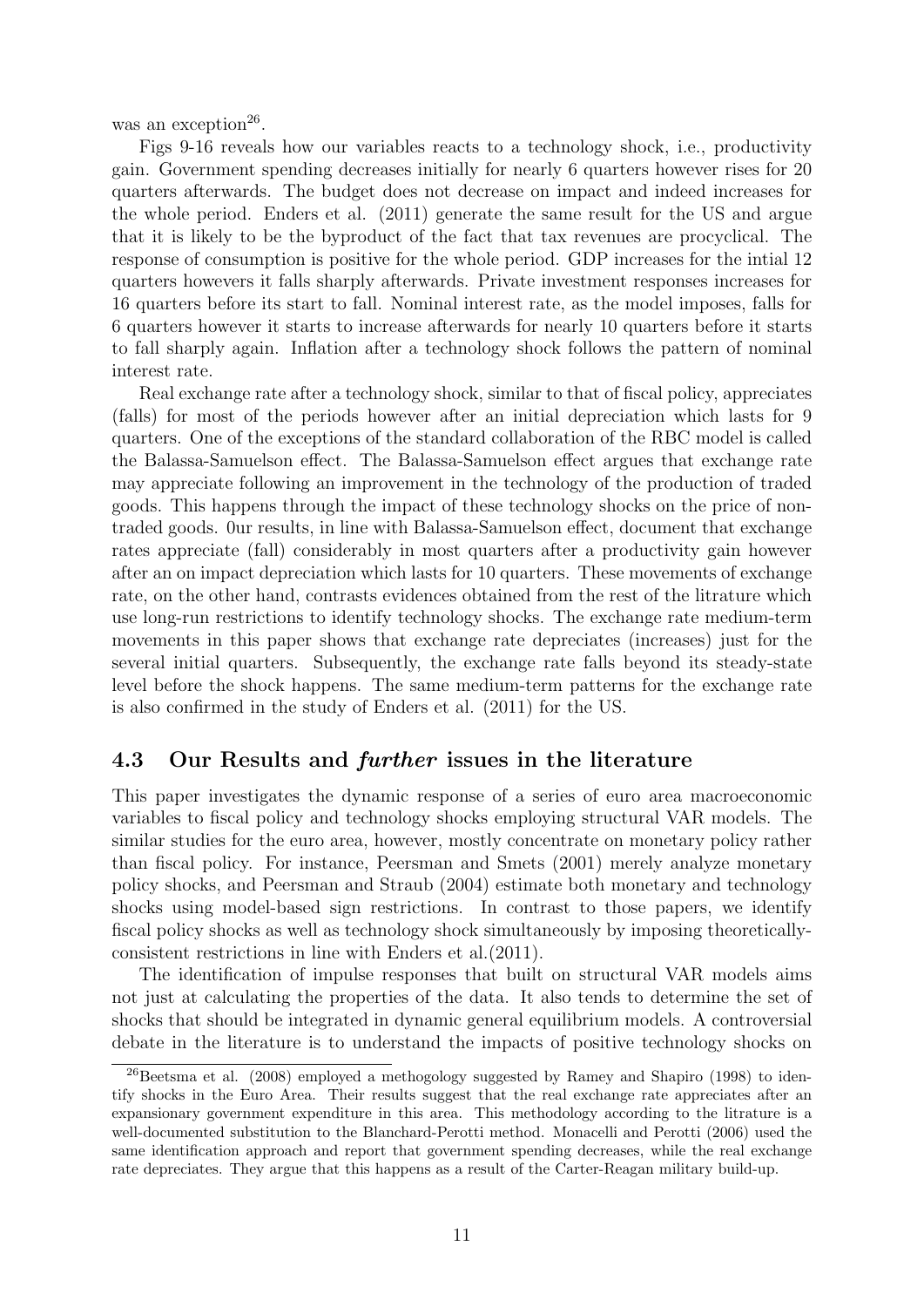main economic indicators such as hours worked under different specifications.<sup>27</sup>

Sousa et al. (2012) investigate the impacts of a one-standard deviation positive technology shock and argue that it induce a steady increase in the output. Furthermore, wages, consumption and investment also react positively to a technology shock. These results has been confirmed in most benchmark theories. The difference between their study and ours, however, is that they study the impact of monetary policy together with technology shock while our focus is on the effects of fiscal policy and technology shock. We also find a continuing development in private consumption after a technology shock however GDP and private investment merely increases for initial 12 and 16 quarters respectively following the shock and then they start to fall till the very end of the period. Both studies affirm each other on the reaction of inflation to a technology shock. Inflation's reaction is mainly contemporaneous and the largest response happens on impact. Besides, this reaction is not statistically important and it is not different from  $zero^{28}$ . They finally conclude that positive technology shocks create a permanent drop in the number of labor input employed in the economy. Sousa et al. (2012) finally suggest that hours worked are procyclical which calls into question the reliability of the RBC paradigm. Indeed, if productivity gains were the major drivers of business cycles in the economy then their VAR results would show a negative relationship of hours worked and output growth and not the positive one evidenced in their study, (Enders et al.  $(2011)$ )<sup>29</sup>. Christiano et al.(2003), as well, show that a technology shocks induce an increase in consumption, investment and output. Hours per capital's reaction, however, is in a sharp contrast with the evidences reported in a large body of literature in which per capita hours worked decreases following a positive technology shock. These papers utilize a reduced form time series models employing minimal identifying assumptions to estimate a technology sock's impact on the economy. Their results are significant since they cast doubt upon the basic properties of many structural business cycle models which imply that per capita hours worked increase after a permanent shock to technology. Concurrently, they imply that permanent technology shocks does not have any significant role in explaining business cycle fluctuations. After all, technology might produce quantitatively significant impacts if one accepts the traditional growth models theories. Dedola and Neri (2007), furthermore, examine U.S time series data for the postwar period and argue that a positive technology shock push U.S. hours worked per capita after one year. Contrary to Christiano et al.(2003), their results confirm the significant role of a technology shock in determining output dynamics and are in line with the predictions of standard RBC models. One of the main differences between DeDola and Neri (2007) and Christiano et al.(2003) is that the former use sign-restriction approach in identifying the technology shock.

In the fiscal policy literature, we investigate the impacts of the changes in government expenditure on key economic indicators such as private consumption. This is a crucial issue since fiscal policy is believed by policy makers to have an important impact on individuals' welfare given that private consumption is the largest portion of the aggregate

<sup>27</sup>Several studies have been done in this regard, namely Basu and Kimball (2004) and Gali (2004). Also see Erceg, Guerrieri and Gust (2005) for a compehensive study of the reliability of identifying technology shocks using long-run restrictions on a VARs.

<sup>&</sup>lt;sup>28</sup>In their model however, they also include per capita hours and show that it seems to fall permanently which is similar to the one reported by Gali  $(2004)$  for the euro area.

<sup>29</sup>Their results from VARs model which are based on restrictions are in line with the conclusions reported in Christiano, Eichenbaum and Vigfusson (2004), the response of hours to a technology shock would also change substantially if hours worked were found to be stationary.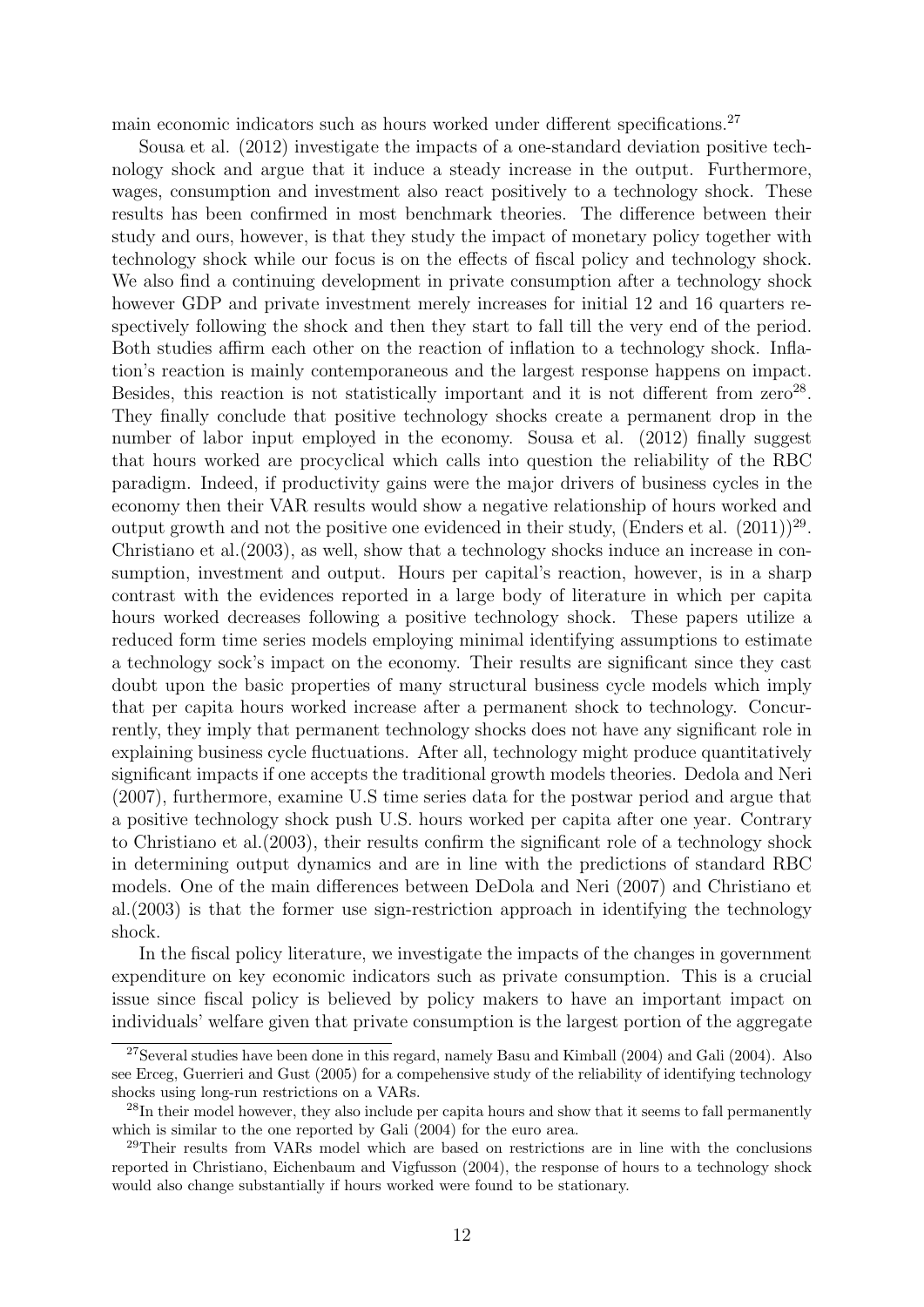demand. Macroeconomic theories, in contrast, do not have a universal opinion about the welfare implications of the fiscal shocks. According to the textbook Keynesian theories, private consumption increases following a positive shock in government spending. It is however argued that the impact of a fiscal policy shock on aggregate output depends on the changes in investment. Additionally, investment broadly relies on the monetary policy determination of the interest rate. This model assumes that economic agents maximize their utility function and finance their consumption out of their present income. Most modern-day macroeconomic models, on the other hand, follow the neoclassical theories and assume that consumers are infinitely lived consumption-smoothing agents. These models predict a fall in consumption following an increase in government expenditure through negative wealth effect. This effect comes from the fact that economic agents predict an increase in tax rates in future by governments in order to finance their current fiscal expansions. The empirical literature, however, provide conflicting answer to the question of the impact of fiscal policy on consumption.

Gali et al. (2007) and Erceg et al. (2006) suggest that their results confirm the presence of the "hand-to-mouth" consumers who their consumption behavior leads to the crowding in of the private investment. A study by Rossi et al. (2004), however, could not find enough support for the Gali et al. (2007) findings after replicating their results by assuming that individuals are rule-of-thumb consumers if taxation is distortionary instead of being lump-sum. Our results in this paper, in contrast, shows that consumption falls following an on impact increase of this variable which merely lasts for 8 quarters after an expansionary government expenditure. Coenen et al. (2007a) also shows an increase in consumption following an expansionary fiscal shock which is negligible. Horvath (2009), align with this paper, notice that an increase in private consumption after a rise in government expenditure is not generally an character of the economy under optimal stabilization. This holds even when one's definition of the consumer behavior is different from conventional macroeconomic theories. Indeed, he argues that a "crowding-in" effect of consumption following a government expansion merely happens in situations that might be hard to reconcile with realities in advanced countries.

## 5 conclusion

In this paper, we investigate international relative prices and its impact on the behavior of a couple of important economic variables after an expansionary government expenditure and technology shock in Euro Area. More specifically, the center of interest here is on the effects of productivity gains and fiscal shocks on exchange rate. The real exchange rate is an important factor since it contains important information regarding the international transmission mechanism, (Enders et al. (2011)). Furthermore, the role of fiscal shocks and technology shocks altogether in particular had not previously been studied in the case of the Euro Area. The results in this literature to a large extent depend on the estimated VAR models in which identification is obtained either by short-run or long-run restrictions. These models are widely just based on a standard collaborations, which exclusively provides evidences by construction. We employ sign restrictions derived from the DSGE models in this paper in order to identify structural shocks and more specifically technology shock. More importantly, the existing evidence on the reaction of exchange rate following a technology and government spending shocks is controversial and and seems to call into question the predictions of international business cycle models.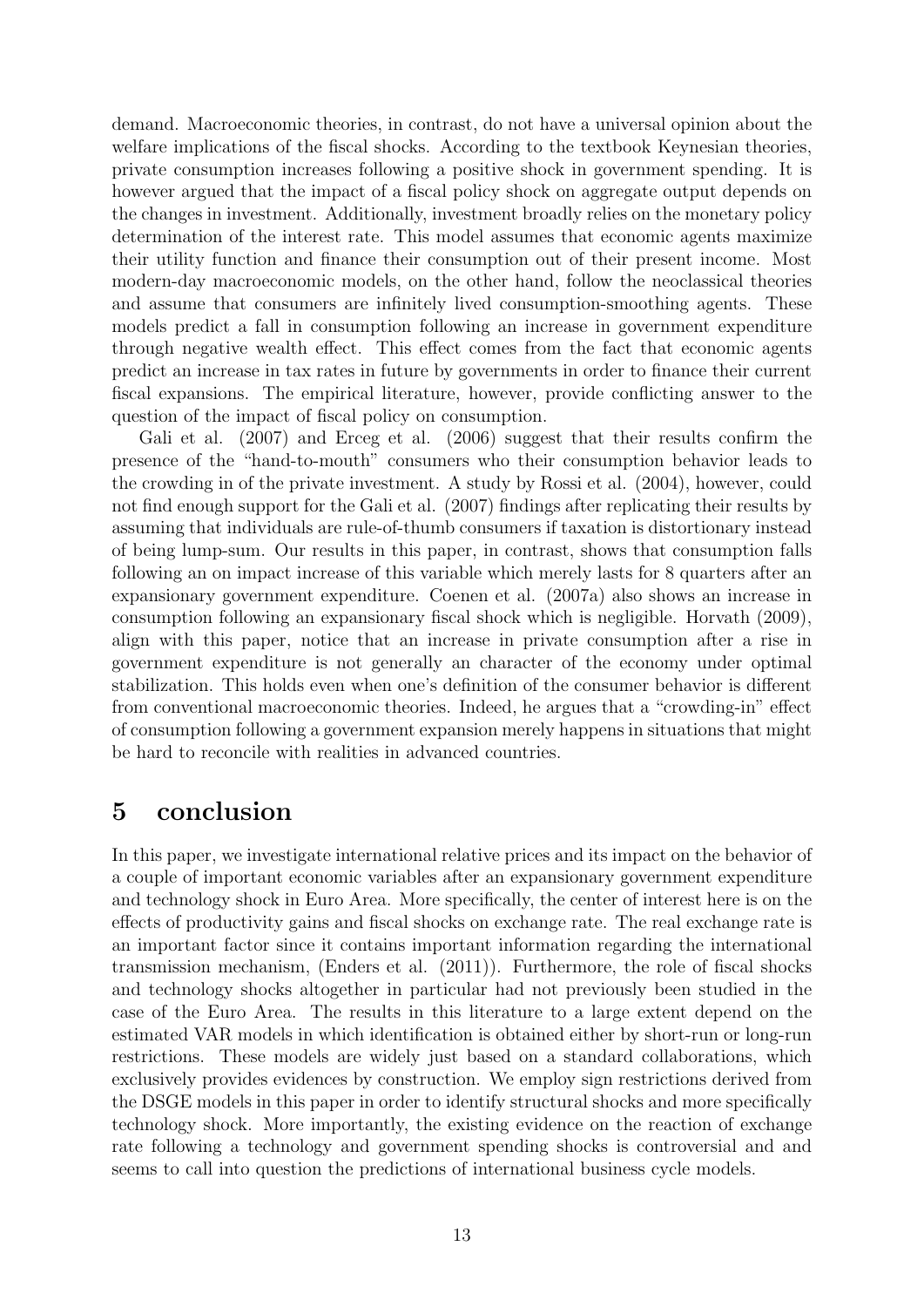We document evidences for 15 countries in the Euro Area using a different identification method which involves Bayesian econometrics and sign restrictions. For obtaining robust sign restrictions, following Enders et al. (2011) we achieve 100,000 simulations of parameters based on a quantitative business cycle. To identify shock simultaneously, several variables have been restricted by our identification scheme while we leave the response of the exchange rates to be determined by the data. Standard models predict that government spending and technology shocks appreciate and depreciate exchange rates respectively. Our results confirm the predictions of the benchmark models about the exchange rate in particular about the impact of fiscal policy. We could not, however, find enough support for the alternative calibrations of these models which assumed a low trade price elasticity.

Assessing a VAR model on time series data for the Euro Area relative to the U.S. economy, the results suggest that expansionary government spending shocks appreciates (decreases) the real exchange rate. Furthermore, the real exchange rate depreciates (increases) after a positive technology shock however just for a short period of time. With regard to the basics, our empirical results to some extent can justify the predictions of standard business cycle models. More importantly, it seems like different parametrization of the model we used does not necessarily lead to different behavior of exchange rate responses to both shocks. Corsetti et al. (2008a) document that robust wealth effects after a technology shocks push the demand for domestic goods further than supply and therefore appreciate the exchange rate.

## References

- [1] Altig, D., Christiano, L.J., Eichenbaum, J., 2005. Firm specific capital, nominal rigidities and the business cycle. NBER Working Paper 11034.
- [2] Backus, D.K., Kehoe, P.J., Kydland, F.E., 1992. International real business cycles. The Journal of Political Economy 100 (4), 745-775.
- [3] Backus, D.K., Kehoe, P.J., Kydland, F.E., 1994. Dynamics of the trade balance and the terms of trade: the J-curve? The American Economic Review 84 (1), 84-103.
- [4] Basu, S. and Kimball, M. 2002, Long-run labor supply and the elasticity of intertemporal substitution of consumption. University of Chicago. Mimeo.
- [5] Beetsma, R., Giuliodori, M., Klaasen, F., 2008. The effects of public spending shocks on trade balances and budget deficits in the European Union. Journal of the European Economic Association 6 (2-3), 414-423.
- [6] Bilbiie, F.O., 2009. Non-separable preferences and Frisch labor supply: one solution to a fiscal policy puzzle. CERP Discussion Paper 7484.
- [7] Blanchard, O.J., Perotti, R., 2002. An empirical characterization of the dynamic effects of changes in government spending and taxes on output. Quarterly Journal of Economics 117 (4), 1329-1368.
- [8] Calvo, G., 1983. Staggered prices in a utility maximizing framework. Journal of Monetary Economics 12, 383-398.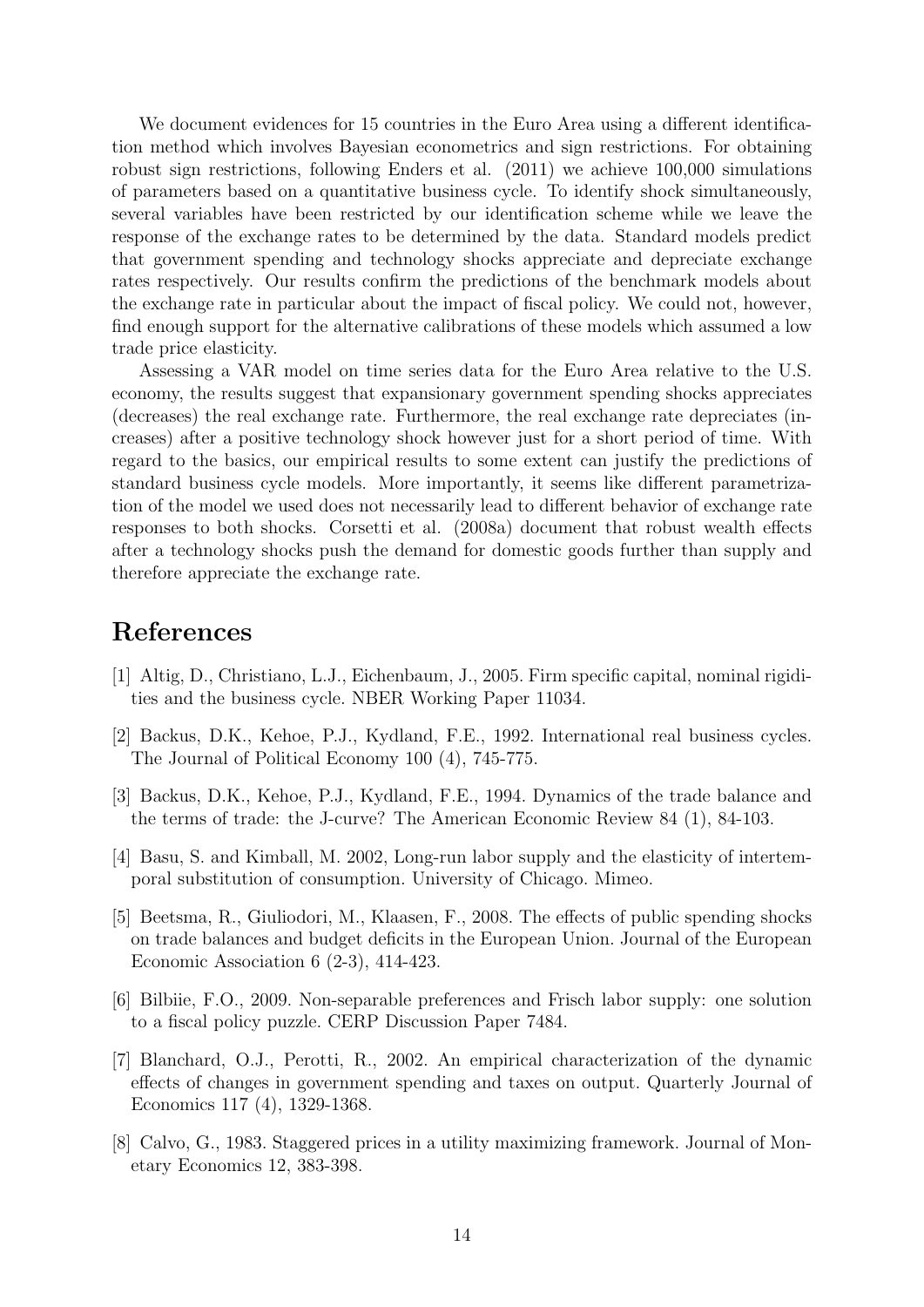- [9] Chari, V.V., Kehoe, P.J., McGrattan, E.R., 2002. Can sticky price models generate volatile and persistent real exchange rates? Review of Economic Studies 69, 533-563.
- [10] Christiano, L.J., Eichenbaum, M., Evans, C., 2005. Nominal rigidities and the dynamic effects of a shock to monetary policy. Journal of Political Economy 113 (1), 1-45.
- [11] Clarida, R., Gali, J., 1994. Sources of real exchange-rate fluctuations: how important are nominal shocks? Carnegi-Rochester Conference Series on Public Policy 41, 1-56.
- [12] Clarida, R., Gali, J., Gertler, M., 2000. Monetary policy rules and macroeconomic stability: evidence and some theory. Quarterly Journal of Economics 115, 147-180.
- [13] Cole, H., Obstfeld, M., 1991. Commodity trade and international risk sharing: how much do financial markets matter. Journal of Monetary Economics 28, 3-24.
- [14] Corsetti, G., Muller, G.J., 2006. Twin deficits: squaring theory, evidence and common sense. Economic Policy 48, 598-638.
- [15] Corsetti, G., Muller, G.J., 2008. Twin deficits, openness and the business cycle. Journal of the European Economic Association 6 (2-3), 404-413.
- [16] Corsetti, G., Dedola, L., Leduc, S., 2008a. International risk sharing the transmission of productivity shocks. Review of Economic Studies 75, 443-473.
- [17] Corsetti, G., Dedola, L., Leduc, S., 2008b. Productivity, external balance and exchange rates: evidence on the transmission mechanism among G7 countries. In: Reichlin, L., West, K.D. (Eds.), NBER International Seminar on Macroeconomics 2006.
- [18] Corsetti, G., Dedola, L. and Leduc, S. 2009a. The international dimension of productivity and demand shocks in the US economy. European University Institute. Mimeo.
- [19] Corsetti, G., Meier, A., Muler, G.J., 2009b. Fiscal stimulus with spending reversals. IMF Working paper 09/106.
- [20] Dhyne, E., Olvarez, L.J., Bihan, H.L., Veronese, G., Dias, D., Hoffmann, J., Jonker, N., Linnemann, P., Rumler, F., Vilmunen, J., 2006. Price changes in the euro area and the United States: some facts from individual consumer price data. The Journal of Economic Perspectives 20 (2), 171-192.
- [21] , D., Flodin, M., 2006. The labor-supply elasticity and borrowing constraints: why estimates are biased. Review of Economic Dynamics 9 (2), 242-262.
- [22] Eichenbaum, M., Evans, C.L., 1995. Some empirical evidence on the effects of shocks to monetary policy on exchange rates. The Quarterly Journal of Economics 110 (4), 975-1009.
- [23] Enders, Z., Muller, G.J., 2009. On the international transmission of technology shocks. Journal of International Economics 78, 45-59.
- [24] Enders,Z., Muller,G., Scholl,A., 2011. How do fiscal and technology shocks affect real exchange rates?: New evidence for the United States, Journal of International Economics, 83(1), 0022-1996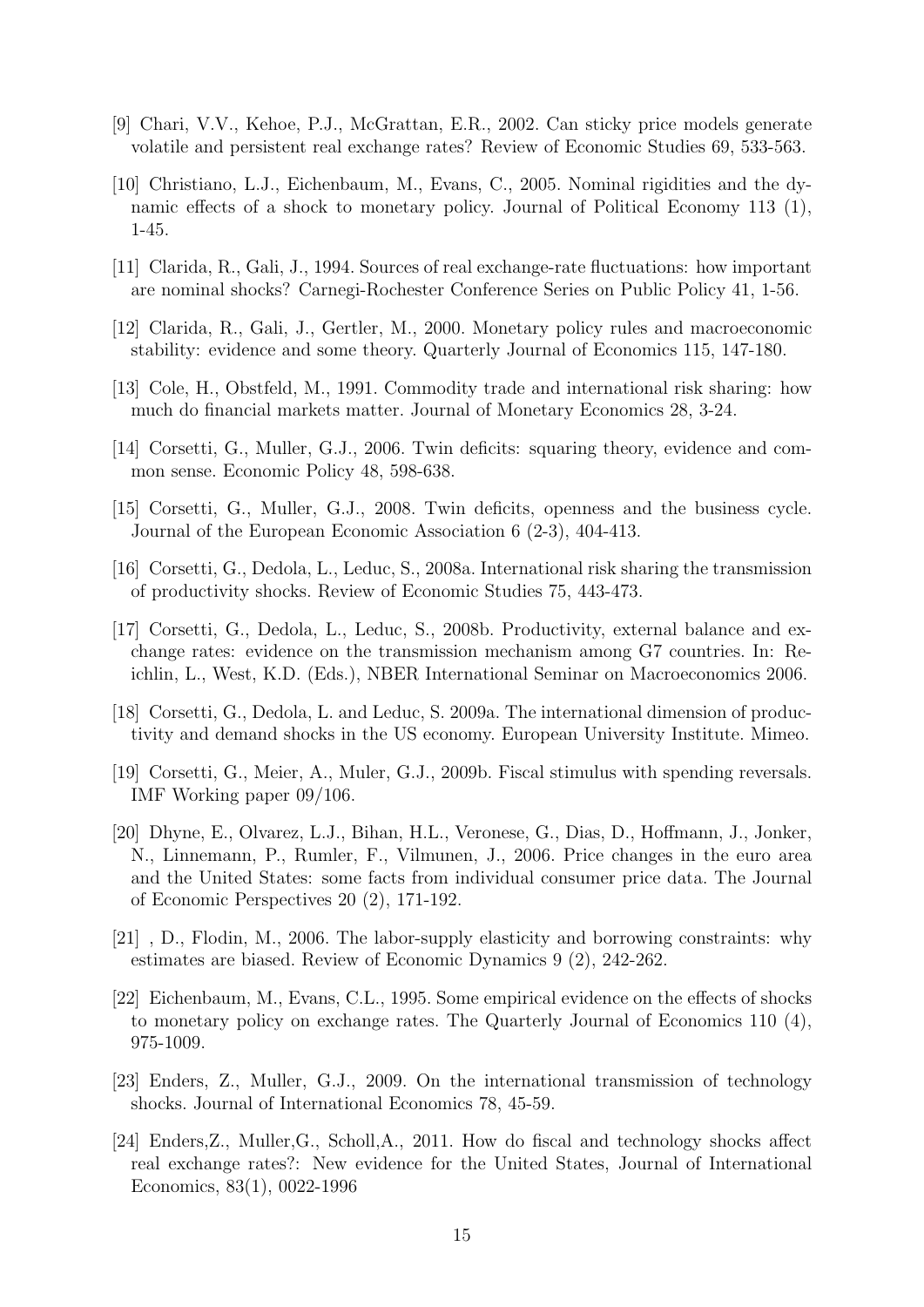- [25] Enders, Z., Jung, P., Muller, G.J., 2009. Has the Euro changed the business cycle? Bonn Econ Discussion Papers 06-2009.
- [26] Engel, C., 1999. Accouting for U.S. real exchange rate changes. Journal of Political Economy 107 (3), 507-538.
- [27] Erceg, C.J., Guerrieri, L., Gust, C., 2005. Expansionary fiscal shocks and the U.S. trade deficit. International Finance 8, 363-397.
- [28] Fagan, G., Henry, J., Mestre, R., 2001. An area-wide model AWM for the Euro area. ECB Working Paper 42.
- [29] Farrant, K., Peersman, G., 2006. Is the exchange rate a shock absorber or a source of shocks? New empirical evidence. Journal of Money Credit and Banking 38 (4), 939-962.
- [30] Faust, J., Rogers, J.H., 2003. Monetary policy's role in exchange rate behavior. Journal of Monetary Economics 50 (7), 1403-1622.
- [31] Fernandez-Villaverde, J., Rubio-Ramirez, J., Sargent, T.J., Watson, M.W., 2007. A, B, C's (and D's) for understanding VARs. The American Economic Review 97 (3), 1021-1026.
- [32] Fratzscher, M., Straub, R., 2009. Asset prices and current account fluctuations in G7 economies. IMF Staff Papers 56 (3), 633-654.
- [33] Frenkel, J.A., Razin, A., 1987. The Mundell-Fleming model: a quarter century later. IMF Staff Papers 34, 567-620.
- [34] Fry, R., Pagan, A., 2007. Some issues in using sign restrictions for identifying structural VARs. NCER Working Paper 14.
- [35] Gali, J., 1999. Technology, employment, and the business cycle: do technology shocks explain aggregate fluctuations? The American Economic Review 89, 249-271.
- [36] Gali, J., Monacelli, T., 2005. Monetary policy and exchange rate volatility in small open economy. Review of Economic Studies 72, 707-734.
- [37] Gali J., Perotti, R., 2003. Fiscal policy and monetary integration in Europe. Economic Policy 37, 534-72.
- [38] Gali, J., Lopez-Salido, J.D., Vallis, J., 2007. Understanding the effects of government spending on consumption. Journal of the European Economic Association 5 (1), 227- 270.
- [39] Gomme, P., Rupert, P., 2007. Theory, measurement and calibration of macroeconomic models. Journal of Monetary Economics 54, 460-497. Heathcote, J., Perri, F., 2002. Financial autarky and international business cycles. Journal of Monetary Economics 49, 601-627.
- [40] Kim, S., Lee, J., 2008. International macroeconomic fluctuations: a new open economy macroeconomics interpretation. Hong Kong Institute of Monetary Research Working Paper.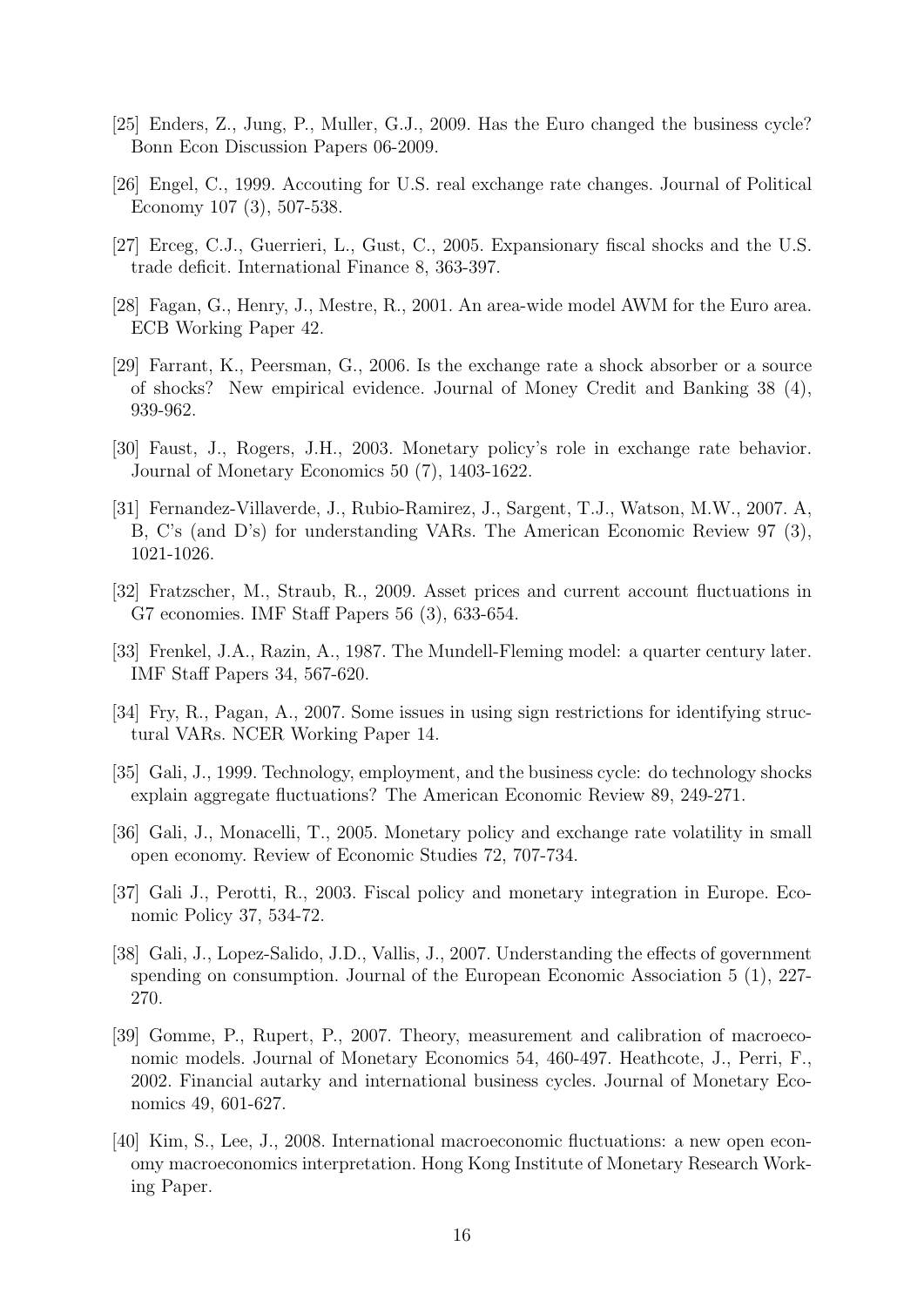- [41] Kim, S., Roubini, N., 2008. Twin deficit or twin divergence? Fiscal policy, current account, and real exchange rate in the U.S. Journal of International Economics 74 (2), 362-383.
- [42] Kollmann, R., 2002. Monetary policy rules in the open economy: effects on welfare and business cycles. Journal of Monetary Economics 49, 989-1015.
- [43] Leeper, E.M., Walker, T.B., Yang, S.-C.S., 2009. Fiscal foresight and information flows. NBER Working Paper 14630.
- [44] Mertens, K., Ravn, M.O., 2010. Measuring the impact of fiscal policy in the face of anticipation: a structural VAR approach. The Economic Journal 120 (544), 393-413.
- [45] Monacelli, T. and Perotti, R. 2006. Fiscal policy, the trade balance and the real exchange rate: Implications for international risk sharing. Mimeo.
- [46] Monacelli, T., Perotti, R., 2008. Openness and the sectoral effects of fiscal policy. Journal of the European Economic Association 6 (23), 395-403.
- [47] Mountford, A., Uhlig, H., 2009. What are the effects of fiscal policy shocks? Journal of Applied Econometrics 24 (6), 960-992.
- [48] Muller, G.J., 2008. Understanding the dynamic effects of government spending on foreign trade. Journal of International Money and Finance 27 (3), 345-371.
- [49] Obstfeld, M., Rogoff, K., 1995. Exchange rate dynamics redux. Journal of Political Economy 103, 624-660.
- [50] Peersman, G., Straub, R., 2009. Technology shocks and robust sign restrictions in a Euro Area SVAR. International Economic Review 50 (3), 727-750.
- [51] Perotti, R., 2005. Estimating the effects of fiscal policy in OECD countries. CEPR Discussion Paper 4842.
- [52] Perotti, R., 2007. In search of the transmission mechanism of fiscal policy. NBER Working paper 13143.
- [53] Ramey, V.A., 2009. Identifying government spending shocks: it's all in the timing. NBER Working paper 15464.
- [54] Ramey, V.A., Shapiro, M.D., 1998. Costly capital reallocation and the effects of government spending. Carnegie Rochester Conference on Public Policy 48, 154-194.
- [55] Ravn, M.O., Schmitt-Grohe, S., Uribe, M., 2007. Explaining the effects of government spending on consumption and the real exchange rate. NBER Working Paper 13328.
- [56] Rotemberg, J., Woodford, M., 1993. Dynamic general equilibrium models with imperfecly comptetitive product markets. NBER Working Paper 4502.
- [57] Rotemberg, J., Woodford, M., 1999. The cyclical behavior of prices and goods. In: Taylor, J., Woodford, M. (Eds.), Handbook of Macroeconomics. North Holland, Amsterdam.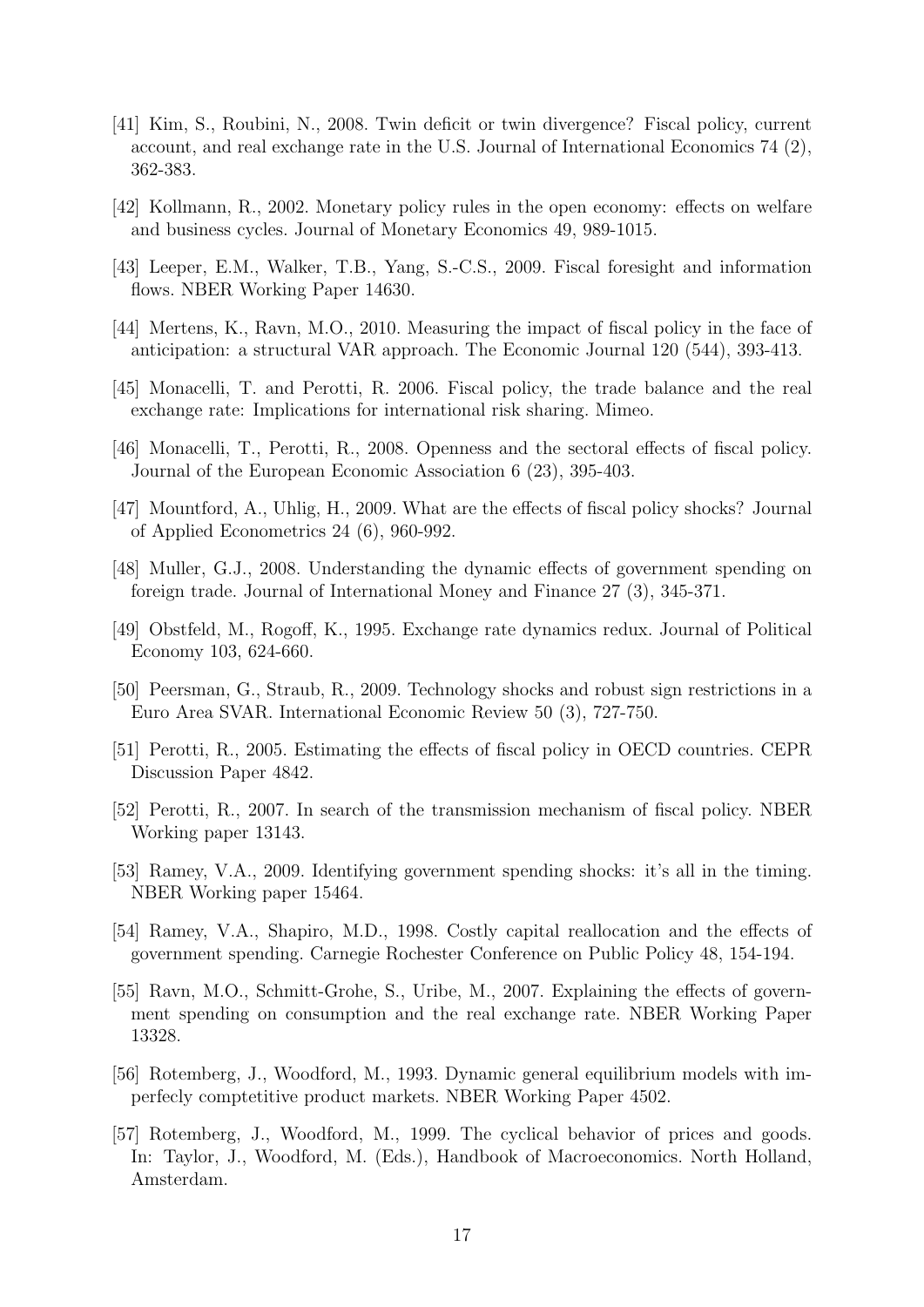- [58] Rubio-Ramirez, J.F., Waggoner, D.F., Zha, T., 2005. Markov-switching structural vector autoregressions: theory and application. Federal Reserve Bank of Atlanta, Working Paper.
- [59] Schmitt-Grohe, S., Uribe, M., 2003. Closing small open economy models. Journal of International Economics 61, 163-185.
- [60] Scholl, A., Uhlig, H., 2008. New evidence on the puzzles: results from agnostic identification on monetary policy and exchange rates. Journal of International Economics 76 (1), 1-13.
- [61] Uhlig, H., 1994. What macroeconomists should know about unit roots: a Bayesian perspective. Econometric Theory 10, 645-671.
- [62] Uhlig, H., 2005. What are the effects of monetary policy on output? Results from an agnostic identification procedure. Journal of Monetary Economics 52 (2), 381-419.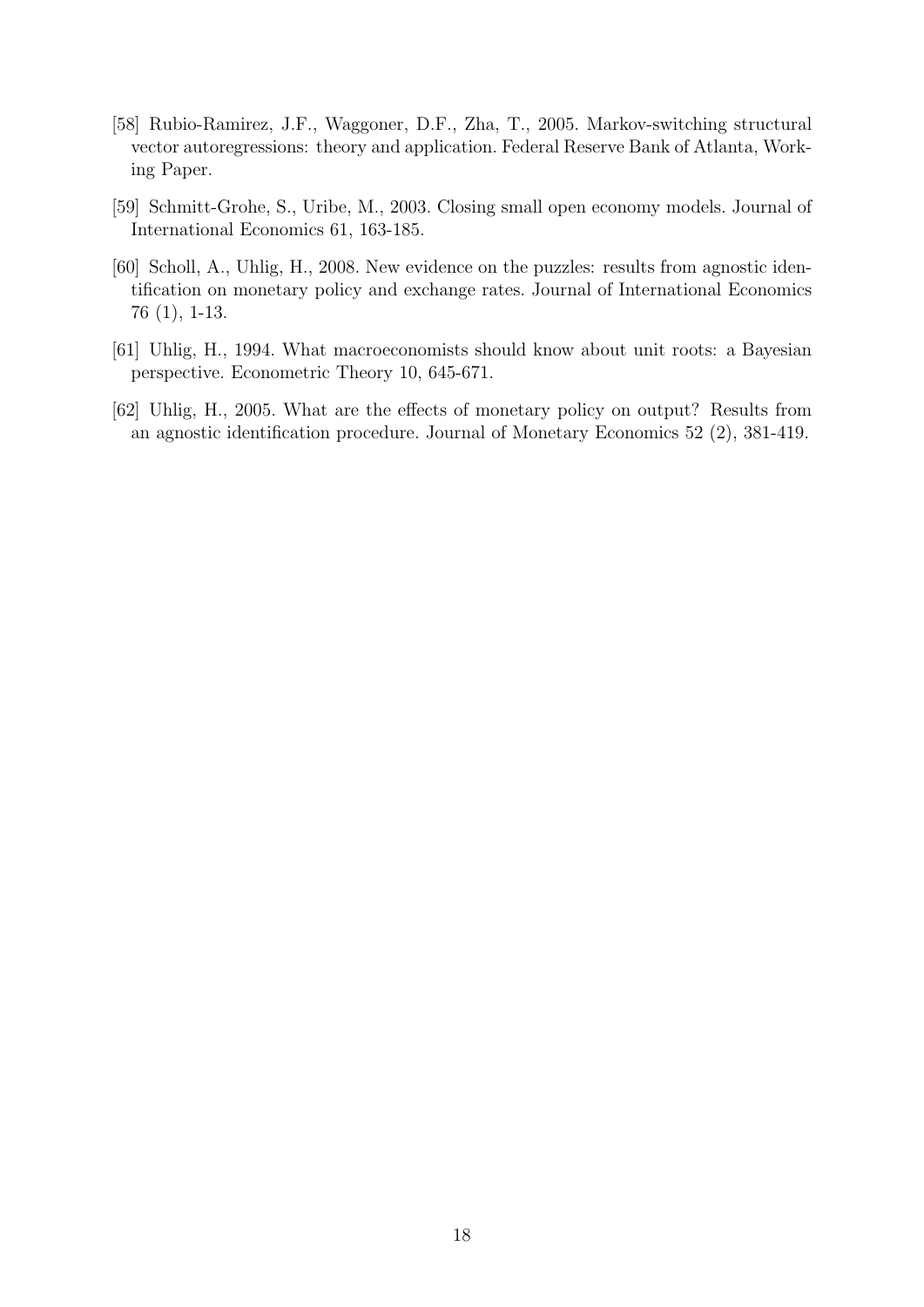Figure 1: Europe's Private Consumption Impulse Response Relative to the US after an Expansionary Fiscal Policy



Figure 2: Europe's Exchange Rate Impulse Response Relative to the US after an Expansionary Fiscal Policy

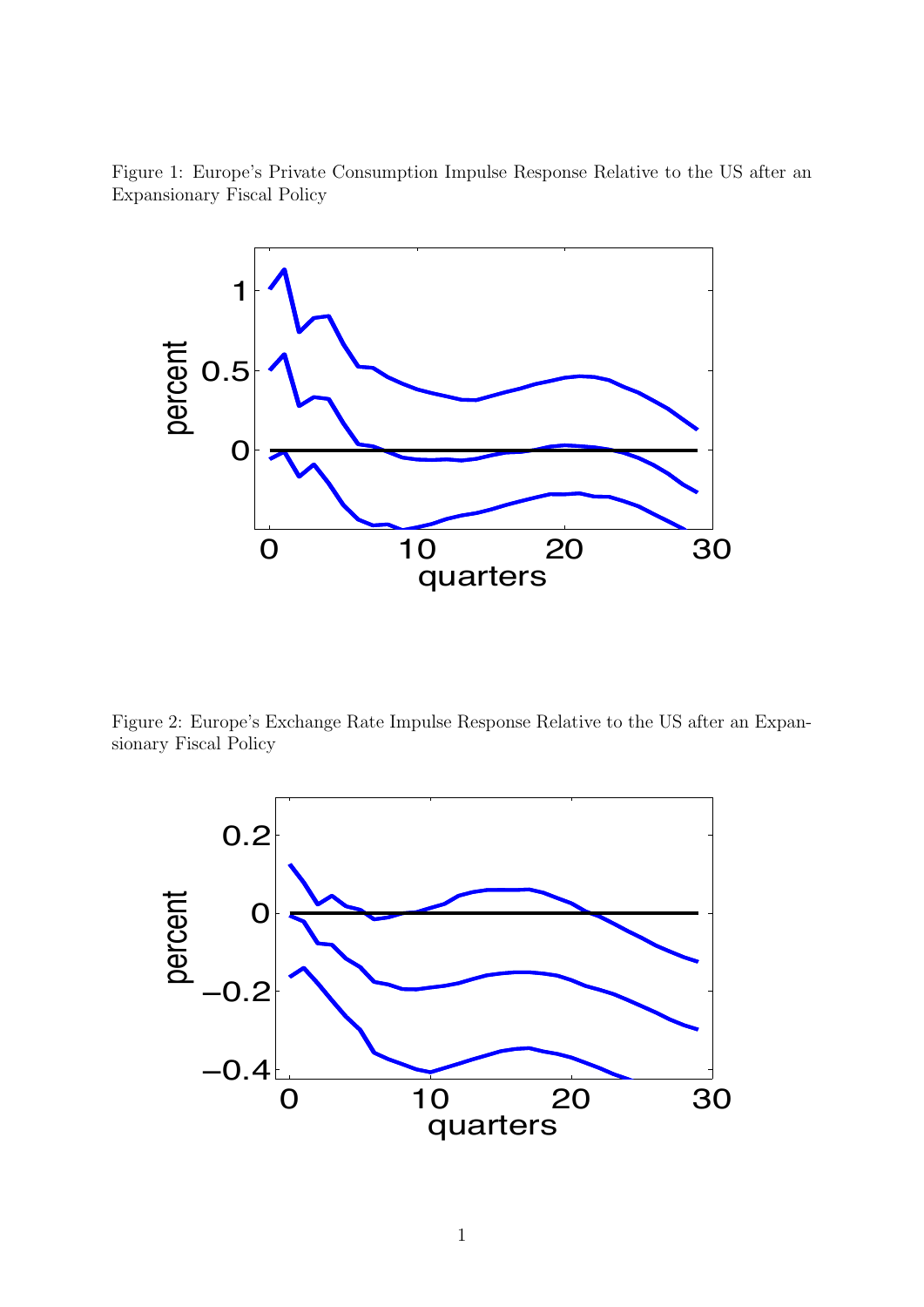Figure 3: Europe's GDP Impulse Response Relative to the US after an Expansionary Fiscal Policy



Figure 4: Europe's Government Budget Impulse Response Relative to the US after an Expansionary Fiscal Policy

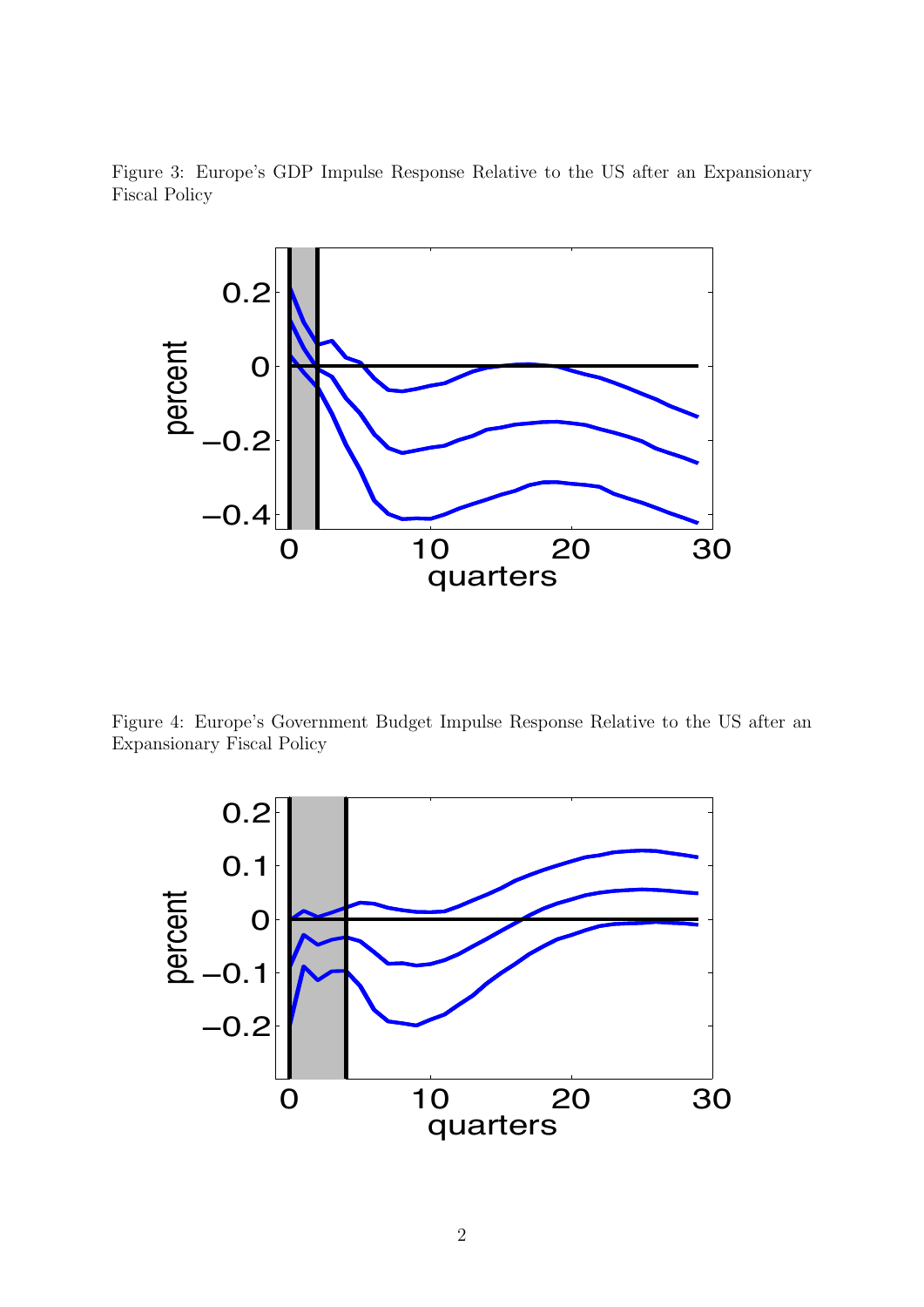Figure 5: Europe's Government Spending Impulse Response Relative to the US after an Expansionary Fiscal Policy



Figure 6: Europe's Inflation Impulse Response Relative to the US after an Expansionary Fiscal Policy

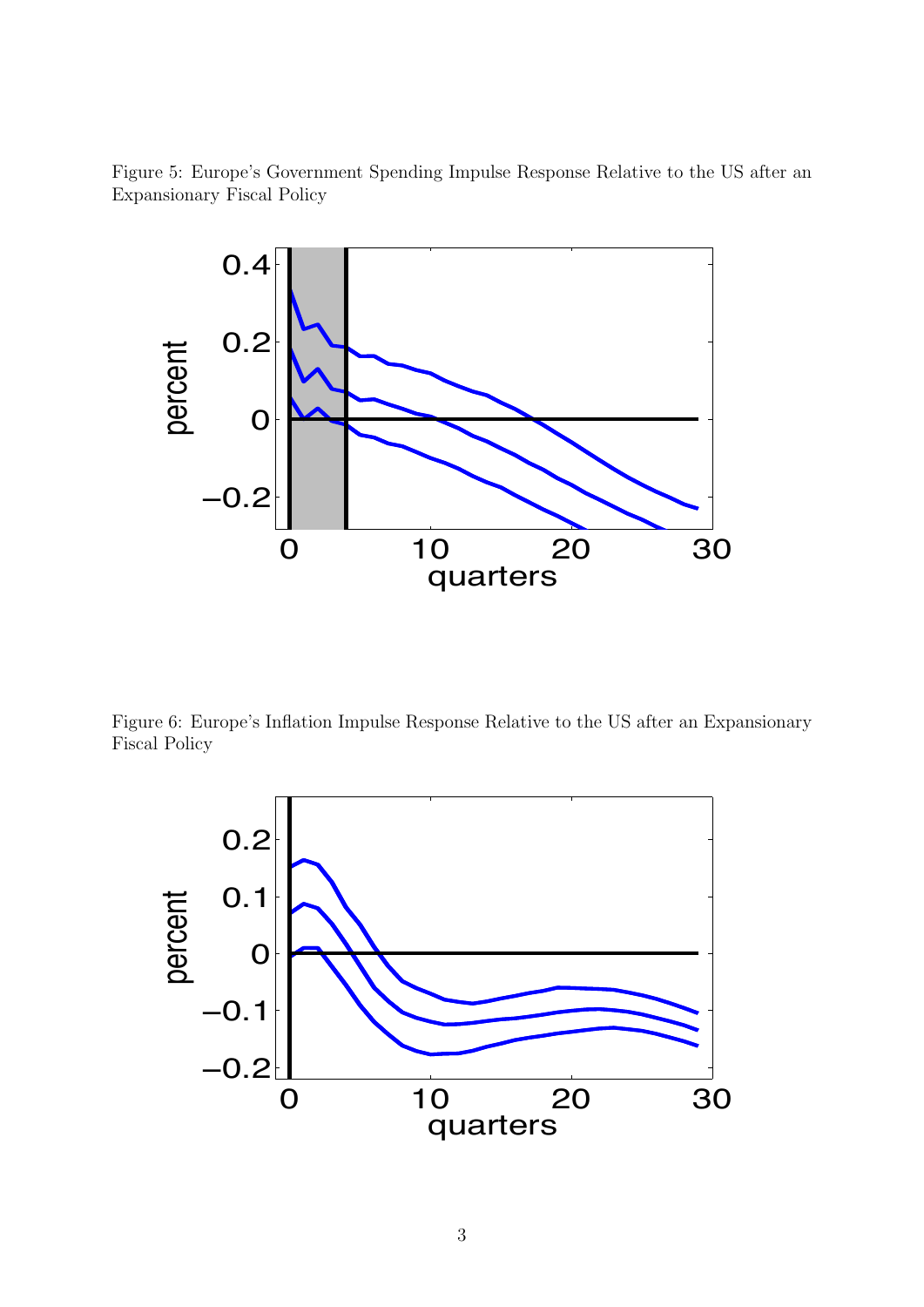Figure 7: Europe's Interest Rate Impulse Response Relative to the US after an Expansionary Fiscal Policy



Figure 8: Europe's Private Investment Impulse Response Relative to the US after an Expansionary Fiscal Policy

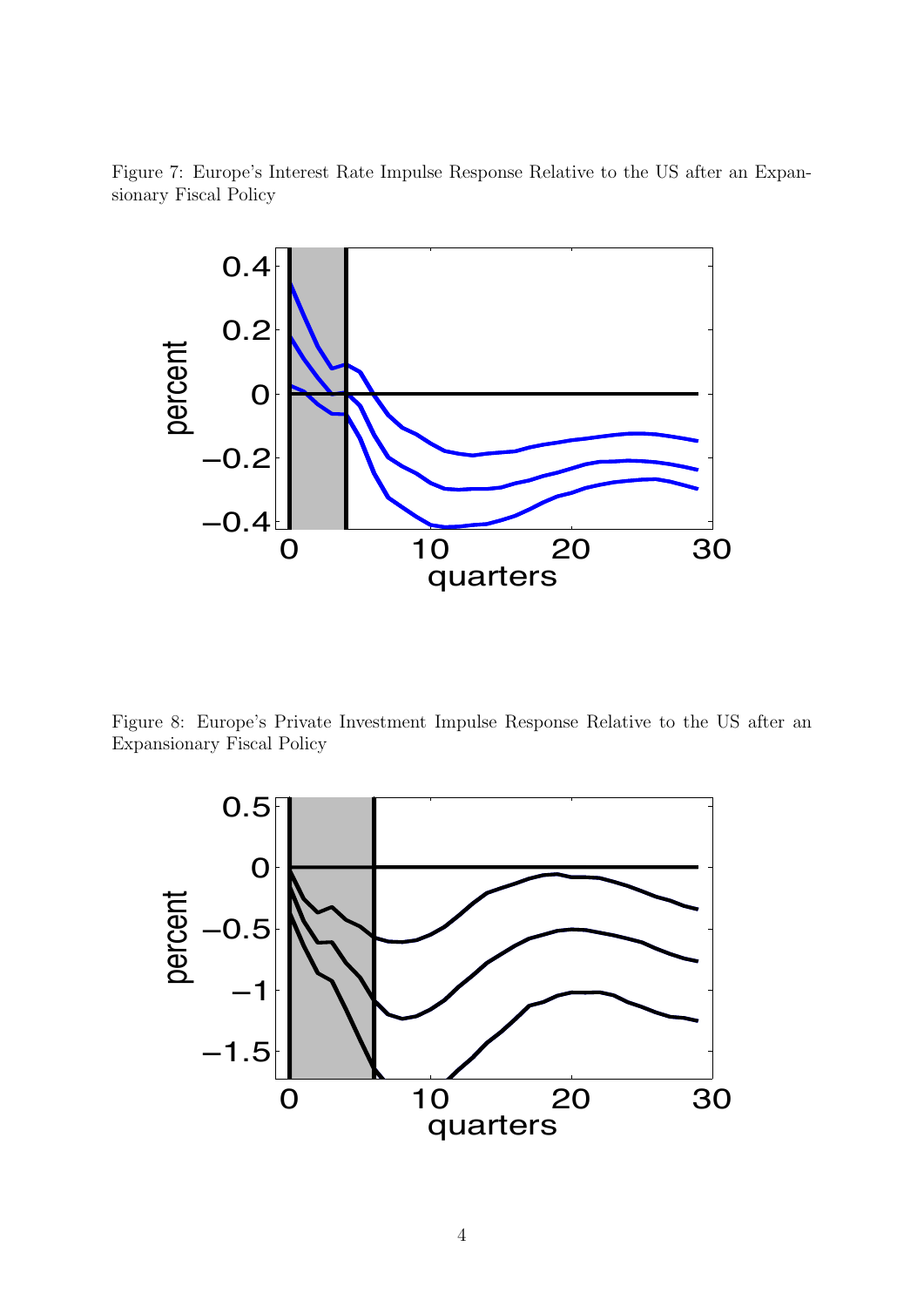Figure 9: Europe's Private Consumption Impulse Response Relative to the US after a Technology Shock



Figure 10: Europe's Exchange Rate Impulse Response Relative to the US after a Technology Shock

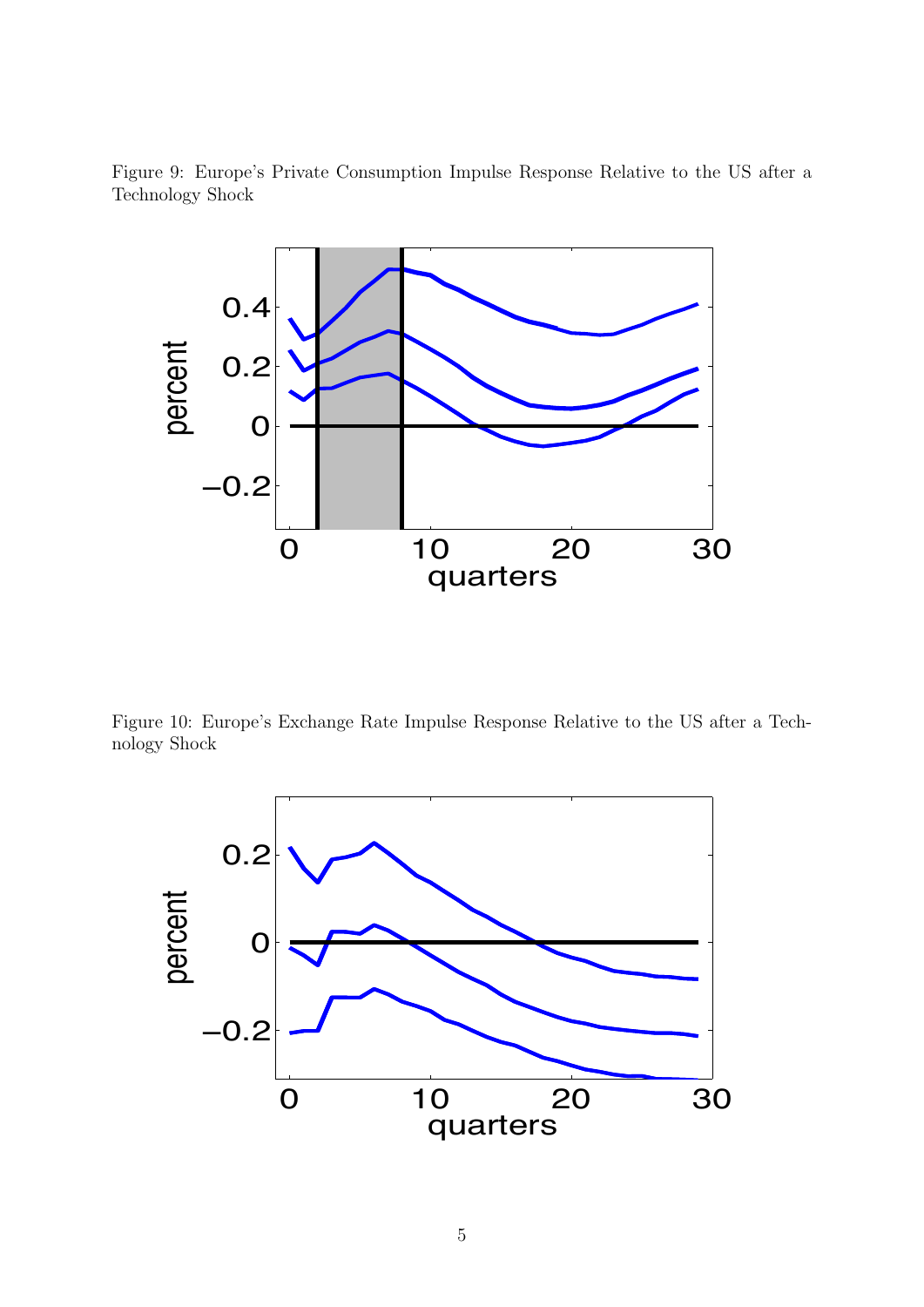



Figure 12: Europe's Government Budget Impulse Response Relative to the US after a Technology Shock

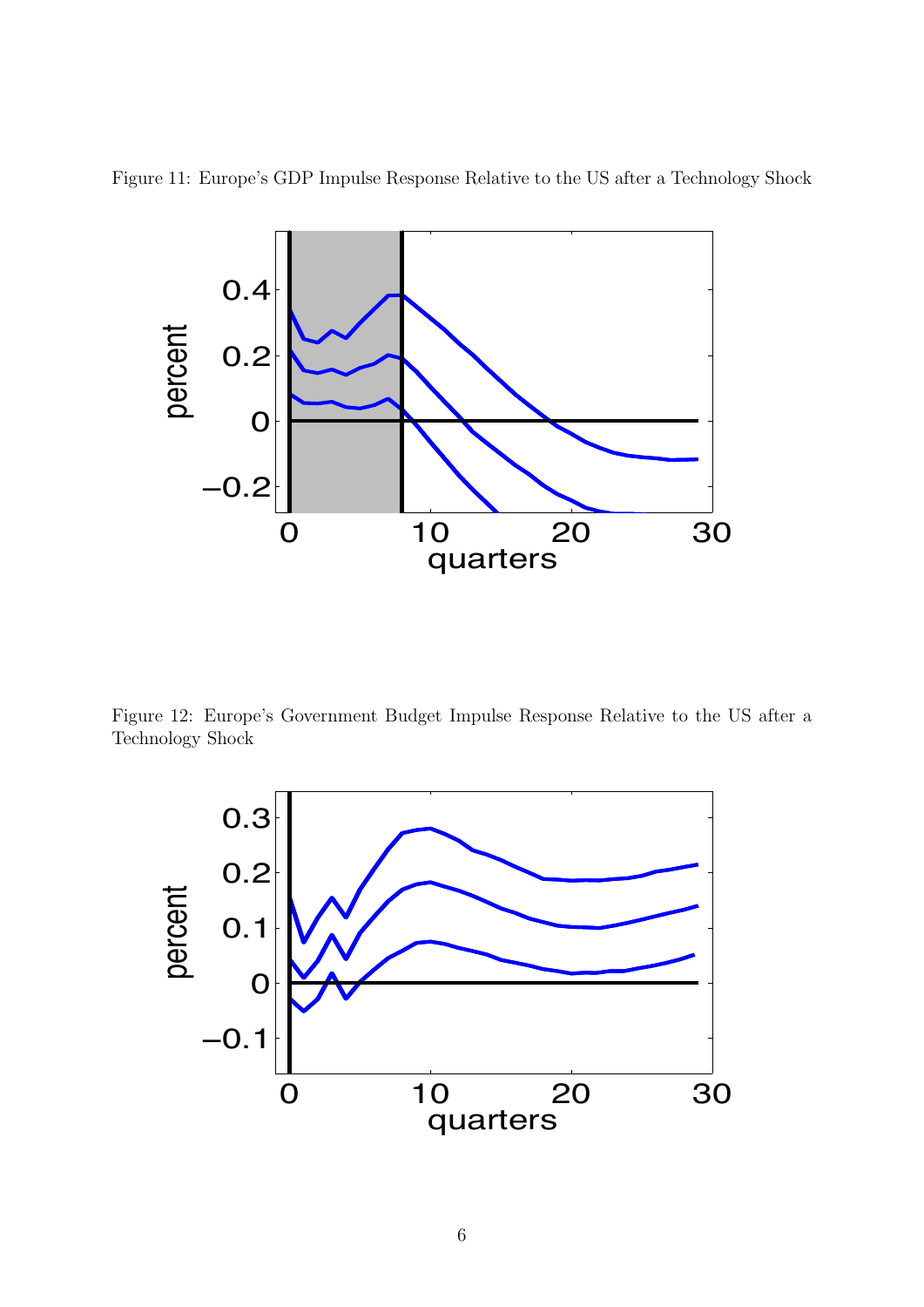Figure 13: Europe's Government Spending Impulse Response Relative to the US after a Technology Shock



Figure 14: Europe's Inflation Impulse Response Relative to the US after a Technology Shock

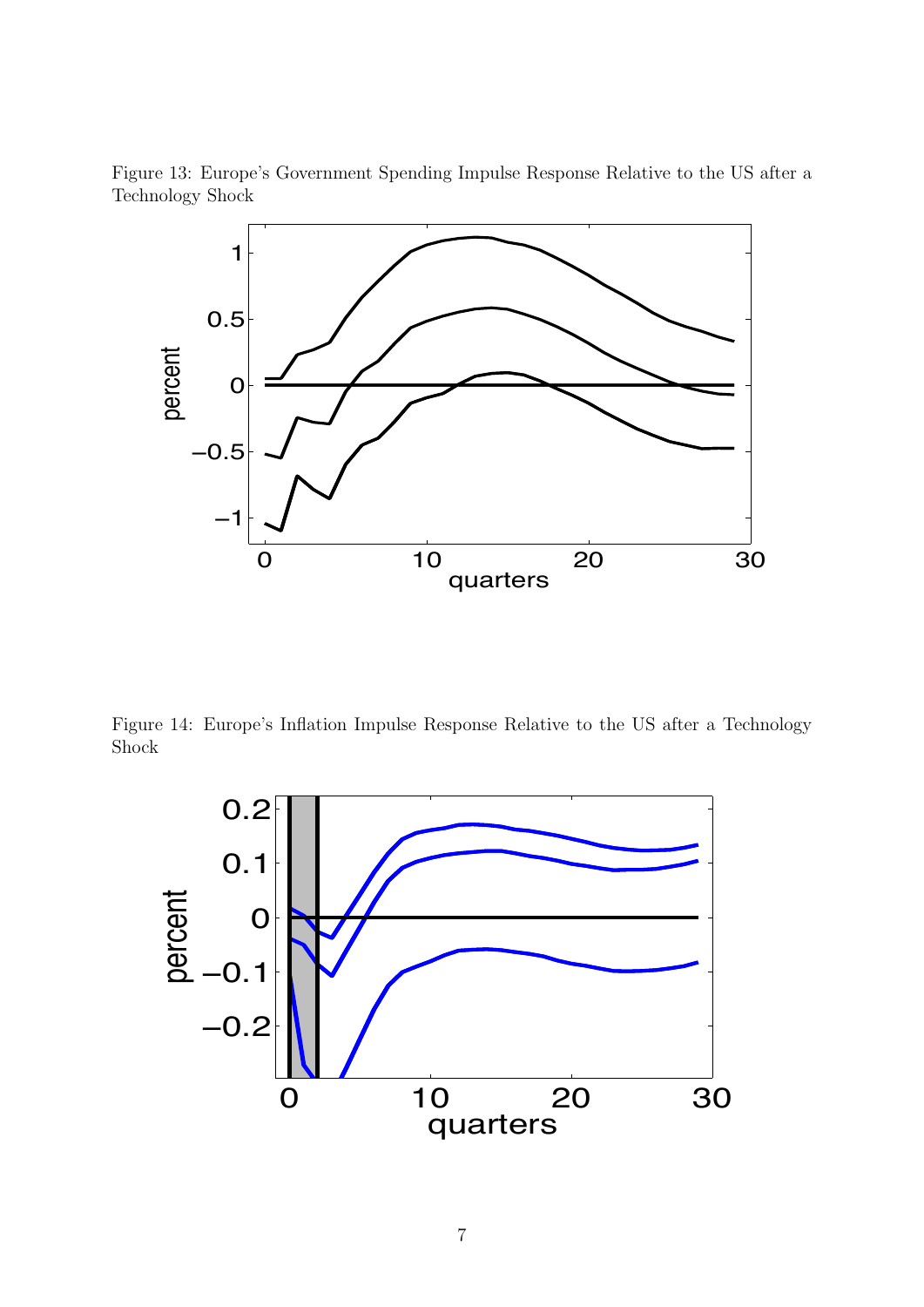Figure 15: Europe's Interest Rate Impulse Response Relative to the US after a Technology Shock



Figure 16: Europe's Private Investment Impulse Response Relative to the US after a Technology Shock